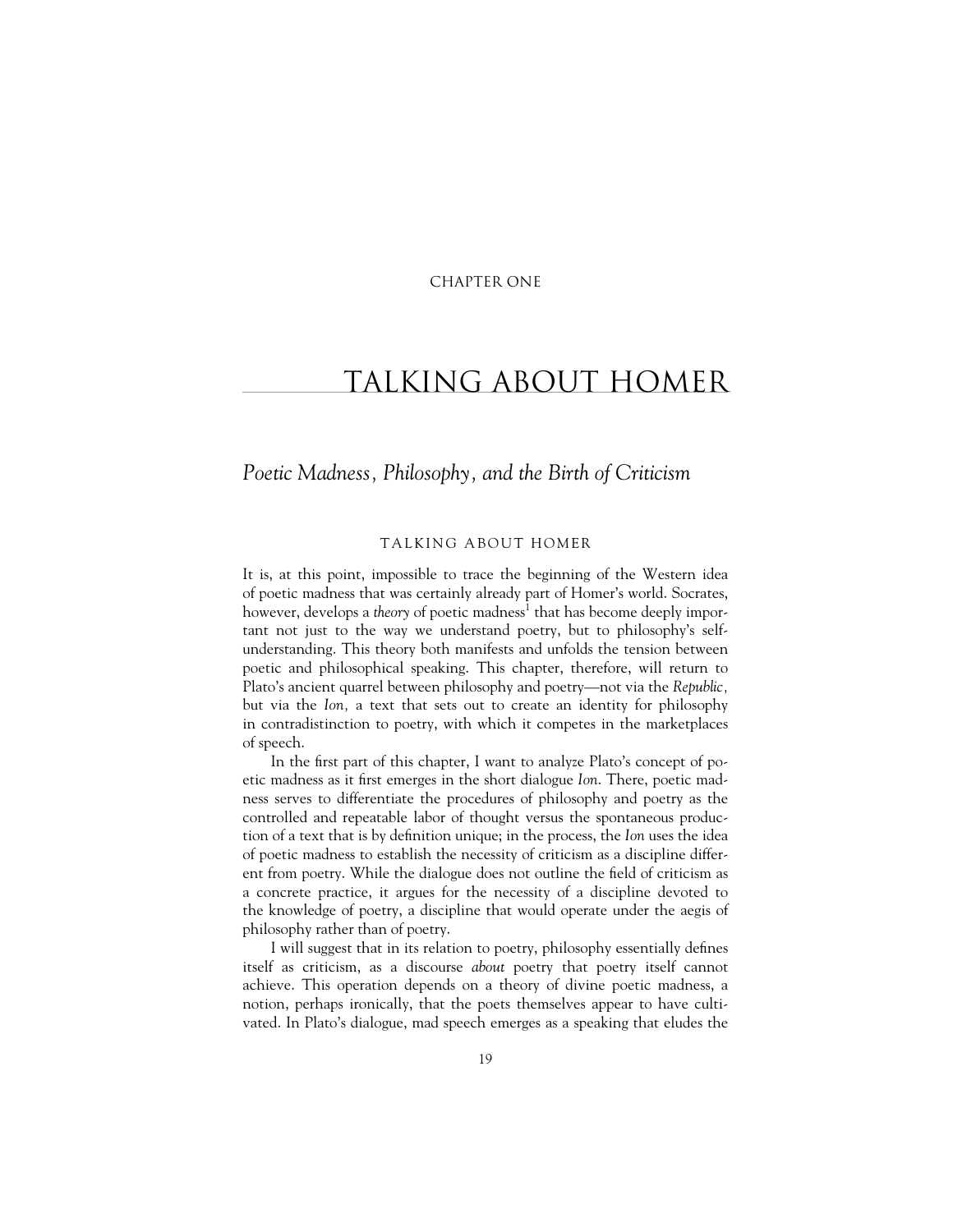conscious control of the speaker; the mad poet, then, cannot claim authority over his poetry, no matter how great a poem he has produced.

In Plato's presentation, madness appears as a condition that cannot be deliberately controlled—a point Socrates makes more forcefully in the *Phaedrus*. If that is the case, then the making of poetry itself is uncontrollable. Every act of poeisis is unique and unrepeatable. Nonetheless, of course, poetry exists as *logos,* and can thus be inserted into philosophy. Philosophy, in turn, is not just accidentally or by convention but essentially speech about speech, as the reiterative structure of all Platonic dialogues shows. The last section of this chapter will develop this argument at length.

## "Sing to me, Muse . . ."

In the very first line of what can be considered Greek founding poetry, in the first line of what was regarded to be, for the longest time, poetry incarnate, the poet asks for his share of divine inspiration. Homer sings, but his song appeals to another song: sing, Muse, so that this song can be sung. Homeric song commences as a song about the possibility of singing, and the first thing it says is that song must start somewhere else. The invocation creates an odd temporal twist, reminiscent of the logic of future perfect prophecy which the introduction developed. If song can begin only once the Muse has sung, how can you sing to the Muse? Conversely, perhaps the Muse has always already sung, and the invocation is an instance of the rhetorical—and profoundly poetic—figure *hysteron proteron*. In either case, the opening lines of the *Odyssey* reproduce the paradoxical temporality that appears to pervade all inquiries into the logic of poetic and prophetic divine intervention.

In Homer's (ritual?) invocation, poetic inspiration still appears as mythology. Socrates' *philosophy* of poetic madness takes its departure from here. One of the central issues of literary theory has always been the question of who or what is speaking when there is speech, along with the consequences this question entails for artistic production. In the nineteenth and twentieth centuries, various theoretical systems have redefined this issue, among them Marxism, Nietzsche's writing, and, perhaps most influentially, psychoanalysis. I will, however, step back from the contemporary theoretical scene in order to at least attempt to approach Plato's writing on its own terms (fully aware, I hope, of the ironies involved in this phrase). There, in one of the earliest sustained critiques of literature available to us, we already find the notion of poetry as a process that is fundamentally beyond the poet's control. To the ancient tradition, or to the extent that Socrates can be said to formulate this tradition, the notion of *creative* subjectivity appears to be deeply alien, even more alien perhaps than to psychoanalysis.<sup>2</sup> The notion of divine poetic madness in ancient Greece, first elaborated *theoretically* by Plato's Socrates, prefigures many of the problems that have troubled literary theory over the last decades. Although Socrates' work, especially as we have come to see it through Nietzsche's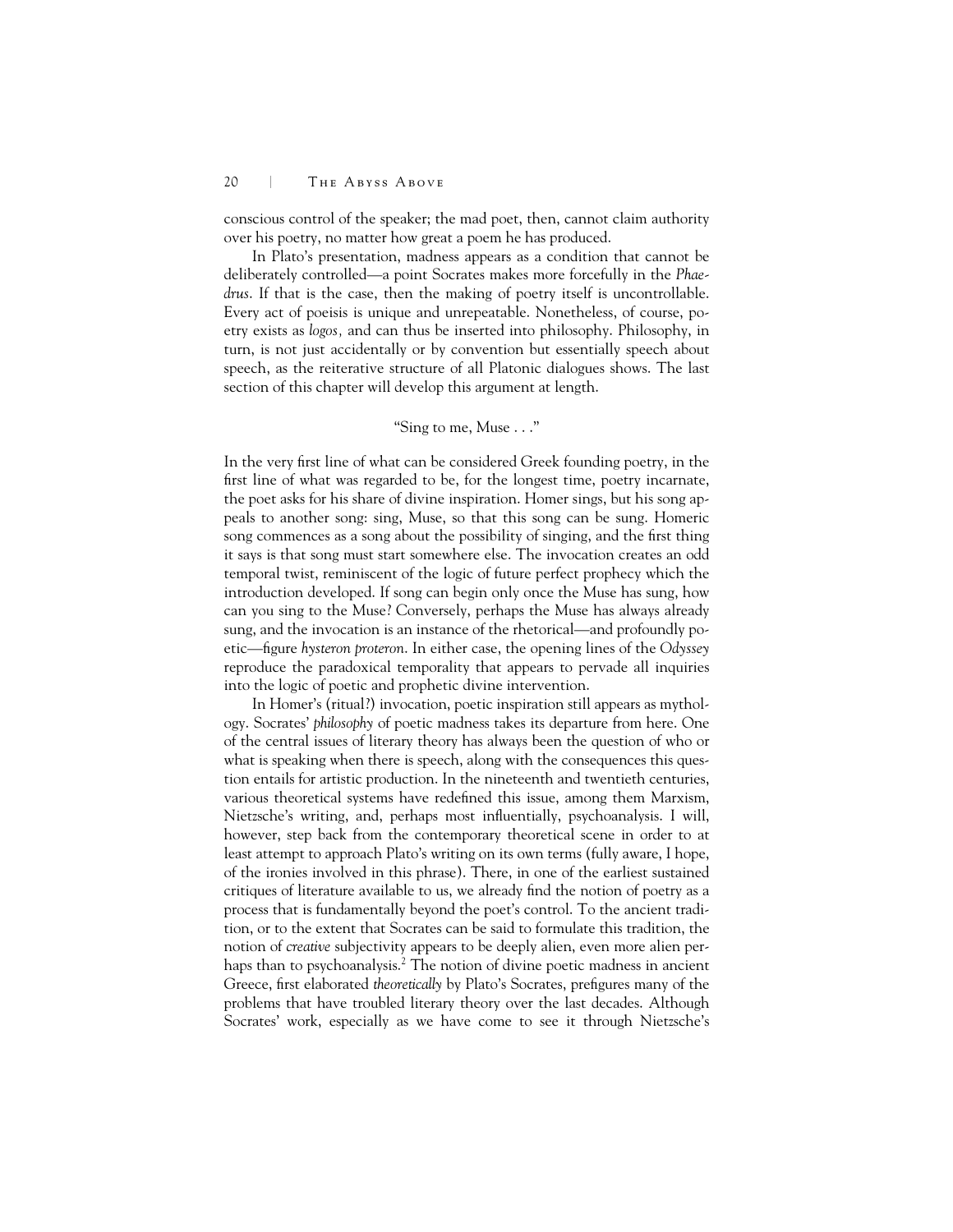passionate critique, rather seems to indicate the inauguration of what will later become a full-blown theory of subjectivity, Plato's oeuvre also marks the place where the critique of a notion of art as subjectivey controlled representation is already philosophically formulated. It is precisely in this context that the *Ion* juxtaposes the question of poetic madness with the question of philosophy.

This is not to suggest, to be sure, that literary theory has merely come full circle since Plato. It is possible, as Foucault suggested, that the idea of a subject as a self-controlled entity that authorizes a work is relatively young and remained, at least in its purest formulations, largely contained in what has been summarily called the Age of Reason.<sup>3</sup> But the figure of the circle, of return, will not do, if only because repeating a state never simply means to return to it. If it is possible to point out certain convergences between Socrates' thought and poststructuralist and related matters, that does not mean that they are, therefore, identical, or even similar in structure or result.<sup>4</sup> The history, or, in Nietzschean terms, the genealogy of this convergence, cannot be erased. In the wake of Nietzsche, Heidegger, and Derrida, much critical thought has been given to "*Platonism,*" a homogenizing term covering widely divergent Western philosophies on the grounds that they share a small number of core assumptions. By now, however, it seems necessary to also isolate Plato from this fiction of "Platonism" as far as possible, in order to focus on those elements of Plato's writing that are uniquely his. A first step in this enterprise is to acknowledge once again a point that has been made frequently, but often much too obliquely: Plato's writing on poetry, a significant portion of his oeuvre, constitutes a scandal that has never been repeated in any influential Western work. In Book X of the *Republic,* Socrates says that he was "particularly [right] when reflecting on poetry . . . , in not admitting any part of it that is imitative"  $(595 a)$ .<sup>5</sup> Socrates' banning the imitative poets from the ideal state might well be the most famous event in Plato's writing. Gadamer calls it "the most difficult challenge posed to the self-consciousness of the German mind in its encounter with the spirit of antiquity."6 This is a very cautious formulation: Socrates' indictment is alien not only to the mindset of modern aesthetics (let alone merely the "German mind"), there is ample evidence that the "spirit of antiquity" found it just as strange, lethally strange in the end. Since a poet was one of Socrates' accusers at his trial, poetry as an institutuion is surely implicated in his execution. Perhaps his poetry embargo was, in itself, not enough of a scandal to warrant his death, but this death was nonetheless inflicted at least in part in the name of poetry.<sup>7</sup>

The banning of the poets, then, positions Socrates in a zone equally remote from "the spirit of antiquity" and the entirety of modern cultural theory and ideology. While the uniqueness of Socrates' vision of a state without poets and the importance of that vision for the whole of Plato's oeuvre can hardly be overemphasized, there is, at the same time, a danger in focusing on this passage too much. Its very prominence has obscured the diversity of Plato's writings on poetry and the poets, and there is a pervasive tendency in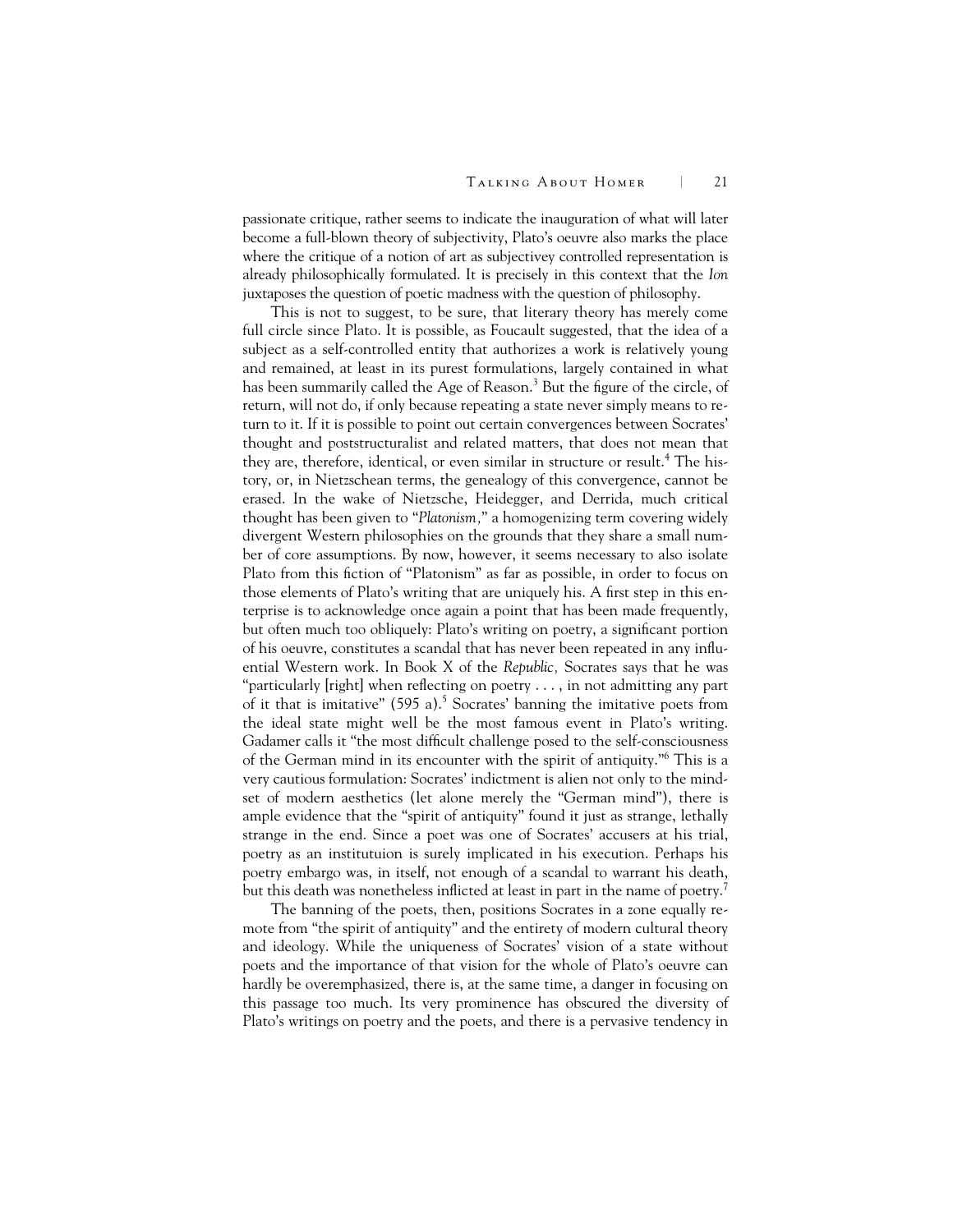the criticism of Plato's work to read every statement on poetry in the light of the *Republic*'s critique of *mimêsis* and poetic *psychagôgia*. 8

Even though at some points I will refer to the *Republic*, my topic is neither the theory of *mimêsis* nor the overtly political aspect of Plato's literary theory, and the *Republic* will therefore play a subordinate role. Even though the Socrates of the *Republic* does, to a certain extent, link madness and poetry, he does not develop a theory of the mad poet. In the *Republic*, the madness of the tyrant is presented as the breakdown of the proper hierarchy of reason, spirit, and desire (*logistikon, thumos, epithumia*); any type of poetry that caters to desire instead of to virtue—that is to say, according to Socrates, almost the entirety of poetry—potentially aids in that breakdown. Poetry in the *Republic*, then, can be a contributing factor to moral madness, but it is neither mad itself nor madly conceived. Contrary to the *Ion* (and the *Phaedrus*), the *Republic* treats poetry as a skill (*technê*), comparable with, even though inferior to, the skills and crafts that are useful to the state.

The following reading of the *Ion* will predominantly proceed along issues of philosophical strategy: Why is the figure of the mad poet of interest to philosophy? What does it contribute to Plato's theory of meaning? How does it help to accomplish the consolidation of philosophy's independence from and ultimately its hegemony over other privileged genres of discourse?

In the *Ion*, Socrates converses with a popular rhapsode of that name about the nature of his trade. Ion struggles to preserve an understanding of rhapsody as a skill or craft (*technê*) that necessarily presupposes knowledge (*epistêmê*) of the poetic product he delivers. Socrates contends that the accomplishments of rhapsody rest on divine inspiration, and that the rhapsode performs in a state devoid of knowledge, sovereign skill, and reason (*epistêmê, technê, nous*). He develops that theory in the famous monologue about the magnetic chain of divine inspiration linking poet, rhapsode, and audience. This speech contains the *Ion*'s most quoted lines: "For the poet is a light thing, winged and sacred, unable to make poetry before he is enthused and out of his mind and intelligence is no longer in him".<sup>9</sup>

Socrates' argument is based on two major contentions: First, if rhapsody were a skill consisting of a substantiated knowledge of poetry as such, Ion would have to be as good at performing Hesiod and other poets as he is at performing Homer, which, as he admits, he is not. Second, if rhapsody necessarily involved proper judgment of a text, Ion would have to command all the skills pertaining to the subject matter in Homer's poems, such as mixing drugs, charioteering, fishing, or commanding an army. While Ion readily admits that a physician or a charioteer is superior at judging whether or not Homer "speaks true" on such matters as medicine or the races, he is less ready to yield the rank of general—he insists with considerable tenacity that rhapsodes are experts on the skills of leading a battle. When Ion, despite Socrates' intervention, insists on the equivalence of rhapsody and warfare, Socrates somewhat impatiently faces him with a choice: "Choose, then, whether you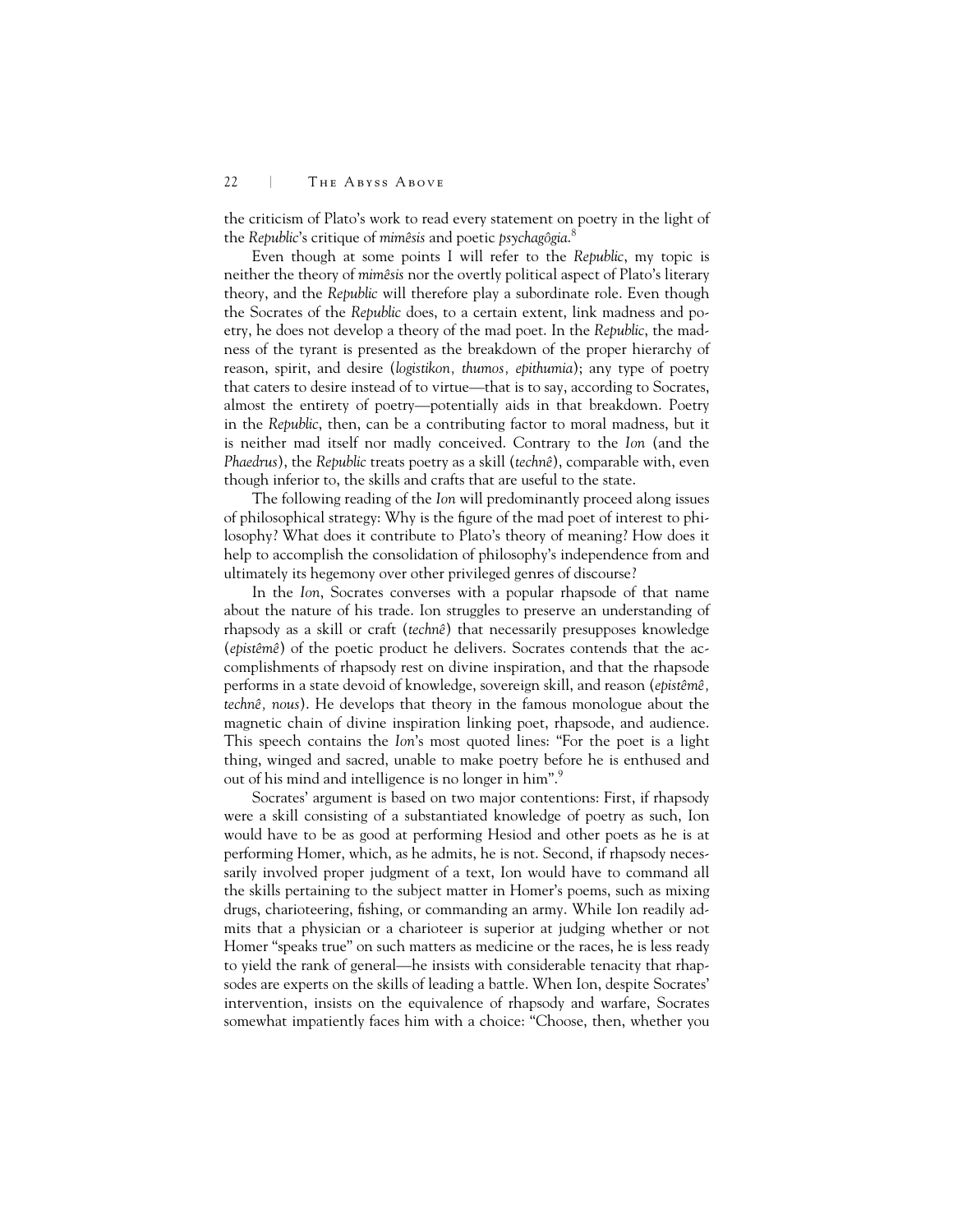want to be held by us to be an unjust man or a divine one . . . ." Ion, coerced rather than convinced, answers that "to be held to be divine is far finer" (542a–b). This reply is ambiguous; Ion concedes nothing but his continuing loyalty to the register of appearance and performance. These lines, in fact, might be read to reveal considerable rhetorical skill on Ion's part, indicating that he might not be quite the simpleton he seems to be.

While Socrates' famous speech on divine inspiration and the magnetic chain of poetic power (533c–535a) reverberates throughout much of Plato's oeuvre, the *Ion*, I will argue, is primarily not a text on poetry but on rhapsody, and the importance of the theme of poetic madness in this dialogue emerges only once the issue of rhapsody is explored alongside. The significance of rhapsody, in turn, becomes clear only if we acknowledge it as a precursor of criticism. To substitute 'criticism' for 'rhapsody', is, of course, a thoroughly anachronistic move. Rhapsody can only be called a criticism *ante rem,* for there is no clearly defined field of practice in Plato's Greece that we could call by that term without some simplification. This changes, however, if we are willing to define criticism, very generally, as the mediating presentation of a literary text to an audience that seeks from this procedure an elucidation of the text's meaning beyond the information the text would provide without hermeneutic intervention. There is enough in the dialogue to suggest that this is the task that Ion performs.

While the definition provided above is not enough to delineate criticism as a methodical practice, it is precisely the condition of possibility of such a concerted discipline that the *Ion* starts to investigate.<sup>10</sup> In other words, the dialogue presents us with nothing less than the preconception of criticism under the aegis of philosophy. In Socrates' scheme, I will argue, poetic madness actually engenders the necessity of criticism. As such, the notion of enthusiasm is the key concept in a strategy that supplants the autonomy of poetry and subjects it, ultimately, to Socratic philosophy.

Like the *Phaedrus,* the *Ion* was long regarded one of the "minor" dialogues, possibly a hoax. Even though the authenticity of the *Ion* is established by now, the dialogue has never met with the kind of rehabilitation that the *Phaedrus* has enjoyed.<sup>11</sup> One can speculatively generate several possible reasons for this: the practice of rhapsody is located in a gray zone between poetry and theater, alien to the modern division of cultural labor and thus perhaps of subordinate interest to latter-day readers of Plato; the dialogue's predominant mood is comical rather than ironic and might thus appear un-Socratic; Ion, unlike Phaedrus, has appeared to many as a weak mind or even a fool— Allan Bloom calls him an "empty reciter of Homer," "the most conventional agent of what is most conventional"; Goethe labels him "extremely limited," "an oaf"<sup>12</sup>—unworthy of his interlocutor Socrates, not even a complying pupil but one who has to be badgered into acquiescence; one might say that Plato has treated central themes of the dialogue more persuasively and with more sophistication elsewhere. I suspect, however, that a significant reason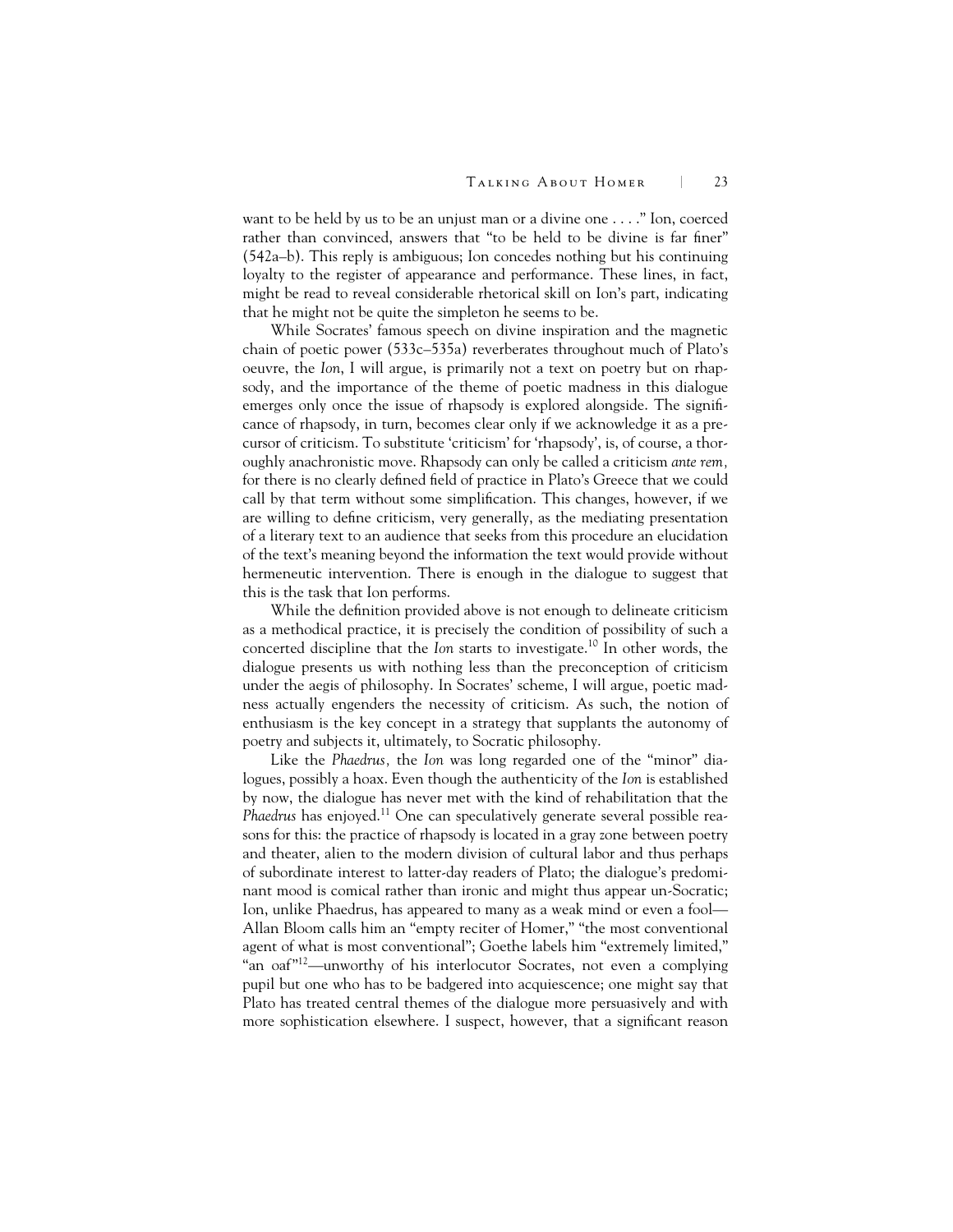for the rather unappreciative treatment the *Ion* has received is due to the fact that the dialogue has been read as a treatise on *poetry*. <sup>13</sup> Read in this light, however, the *Ion* appears inconsistent or even confused, no matter how influential it has been for various theories of *furor poeticus*. Socrates' speech on poetry, habitually read as the dialogue's centerpiece and its only passage of genuine interest, is difficult to evaluate.<sup>14</sup> For even though it is possible to read the speech at face value, it seems at least as likely that it is a casual reiteration, or even, as Goethe suspected, a "persiflage,"15 of an already established cliche of poetic enthusiasm.16

There are at least two aspects of Socrates' speech on enthusiasm that cast suspicion on his sincerity. For one, Socrates claims that he is merely repeating what the poets themselves say about their art (534a–b), a framing device that serves to effectively obscure Socrates' own position; secondly, Socrates' choice of words seems uncharacteristically "enthused" itself, pointing to the potentially parodic nature of his account.<sup>17</sup> More importantly, the progression of the dialogue as a whole casts ambiguity on the casual assertion of an inspirational "divine." Ion reacts to *Socrates' logoi* in exactly the same way he is portrayed as reacting to divine poetic inspiration: "Yes, by Zeus, . . . somehow you lay hold of my soul with these speeches, Socrates" (535a).<sup>18</sup> Socrates, then, has performatively, and with little effort, inserted himself into the "magnetic" process. Hence, the chain of inspiration, and his chain of argument that rests on that metaphor, do not appear to be very tightly linked. Unless we are meant to believe that Socrates himself is passing on a divine inspiration of his own, the origin of possession has moved to the secular in the blink of an eye. Certainly, Ion may simply be a readily impressionable soul, open to skillful *psychagôgia* not necessarily only of the divine kind. In that case, it is not the theory of magnetic links that is called into question (even though Socrates' performance of inspirational speech appears to ironize it considerably), but the validity of any specific act of divine inspiration.

In this regard, the passage points to a crucial problem that any theory of divine madness poses: how can the presence of divine influence be verified? Not every poet is visited by the gods; inspiration might stem from the Muse or from any clever philosopher (or sophist) roaming the marketplace. Divine inspiration, despite rituals of evocation, may be sudden and unpredictable: one cannot expect to go mad, not every madness is divine, not every poet is mad, and not even the mad poets are mad all the time. The poets, moreover, are the least reliable witnesses in this matter, mad or not. If they are mad, they cannot account for their madness, and if they are not, they might simulate madness, considering that "to be held to be divine is far finer" than to be thought just another common laborer.

Socrates will investigate this question of diagnosis at some length in the *Phaedrus*. In the *Ion*, he is concerned not with madness in general, but with rhapsodic inspiration, or, more precisely, the relationship between a text, its reader-custodian, and the audience of the reading. As it turns out,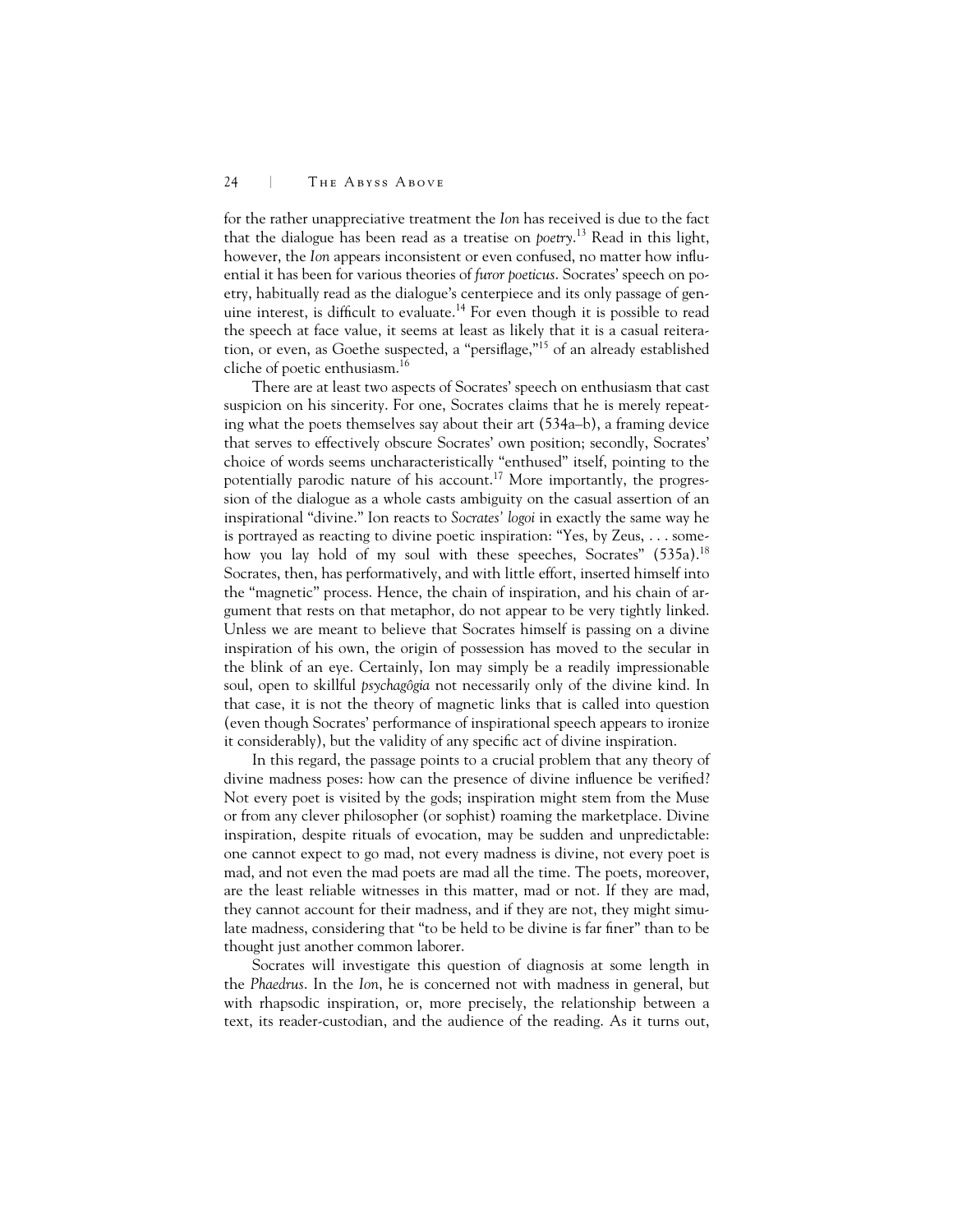Ion's enthusiasm is dubious, for during his performance, divine powers do not seem to render Ion senseless at all. Certainly, at first he seems to comply with Socrates' argument: "When I speak of something pitiful, my eyes fill with tears, and when of something frightening or terrible, my hair stands on end from fear and my heart leaps" (535c). Socrates suggests that this is rather unreasonable behavior in light of the fact that Ion sits safe and adorned in the middle of a favorable audience, and that the only explanation for such irrational affectation must be divine poetic inspiration. Ion agrees.<sup>19</sup> This passage is misleading, however, if naively taken at face value. In the next breath, Ion imparts that while supposedly magnetized by Homeric passion, he keeps close watch of his audience's emotional response:

For I look down on them each time from the platform above as they are crying, casting terrible looks and following with astonishment the thing said. I must pay the very closest attention to them, since, if I set them to crying, I shall laugh myself because I am making money, but if they laugh, then I shall cry because of the money I am losing. (535e)

Ion, then, is hardly entirely in the grip of divine powers, as the radical formulations of Socrates' earlier speech had suggested. Instead, he is quite conscious of manipulating his audience, and his own passions are diametrically opposed to those of his listeners instead of being "magnetically" related to them. This incongruence unchains the links Socrates had joined. The relationship between poetic text, rhapsodic text, and the passion of the audience emerges as far more complicated than initially asserted.

Any reading of the *Ion* that subscribes to Socrates' initial claim that poets and rhapsodes operate in identical or at least very similar fashion runs the risk of falling into the same trap Socrates sets out for Ion. Valid interpretations of the *Ion* which read Socrates' objections to rhapsody as veiled objections to poetry would have to operate on the assumption that poetry and its interpretation proceed in a comparable manner.<sup>20</sup> If the conditions of making poetry were the main concern of the dialogue, however, then Socrates' interaction with Ion after the delivery of his speech would be curiously redundant. We would be left with a rather conventional theory of inspiration, for although the dialogue contains the seeds to challenge an uncritically received view of poetic enthusiasm, it leaves this concept more or less untouched. As a celebration of poetic *mania*, a text like the *Phaedrus* is far more subtle and profound, and as a denunciation of poetry, the *Republic* gives more sustained and more engaging arguments. Certainly, these two standard approaches are not impossible; the presence of Homer does indeed permeate the dialogue, and the status of poetry undoubtedly is at stake, if only indirectly. To read the *Ion* as a sketchy anticipation of the later dialogues' arguments, however, buries the very theme that, peculiar to the *Ion*, makes this short text so fascinating. This theme, to be sure, is not poetry. Not only does the dialogue carry the name of a rhapsode, its main concern throughout the dialogical part is the investigation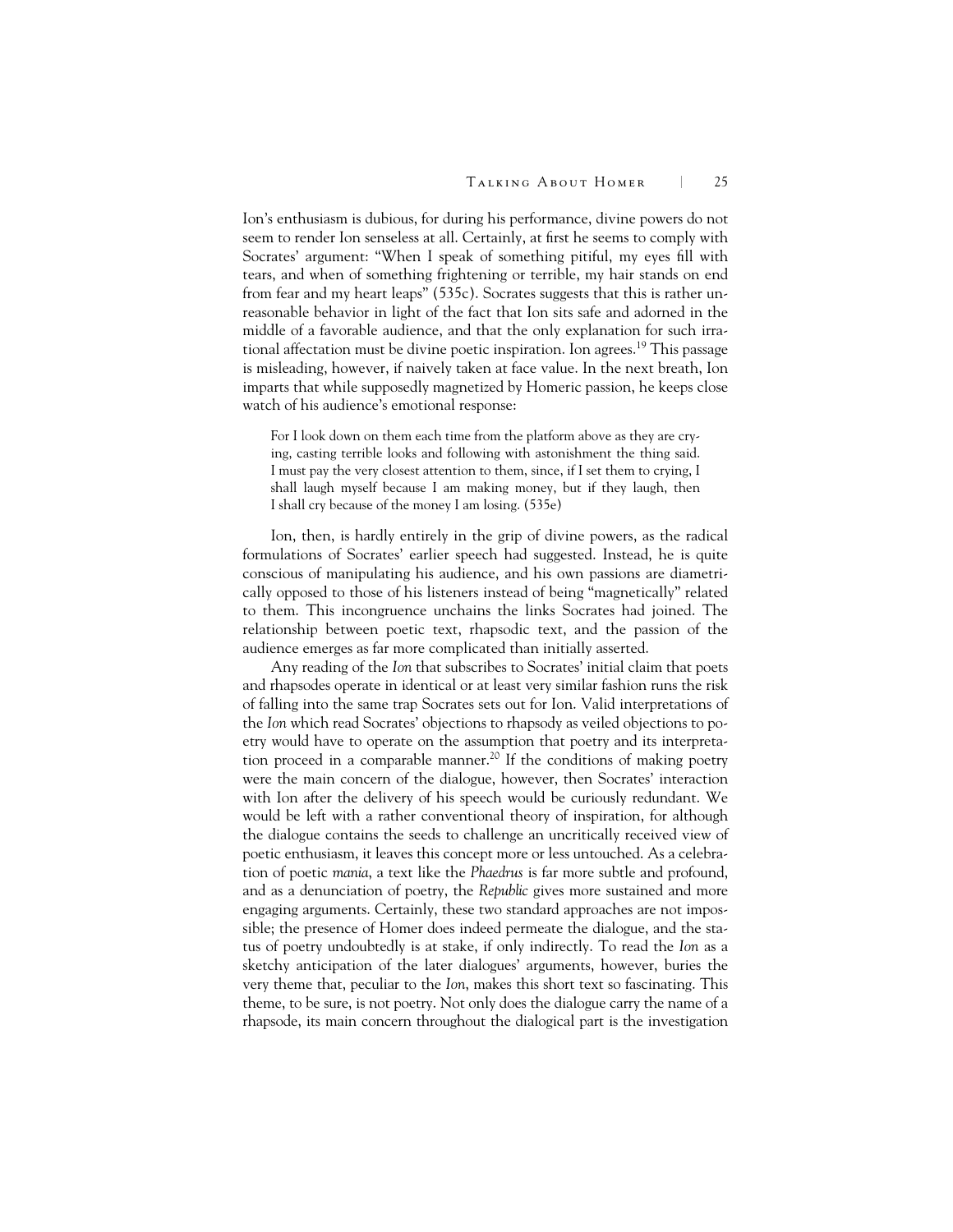of interpretation or the nature of critical knowledge. Far more space is devoted to the discussion of Ion's trade than to poetry, and, as demonstrated above, Ion himself does not fit the criteria Socrates develops for the poets. We must distinguish carefully between what Socrates says about poetry and what he says about rhapsody, for the magnetic chain may be brittle.

The Ion who, ever mindful of profit, monitors his audience's affective response, is not mad, certainly not mad enough to fit the stringent criteria Socrates has established in his speech to describe poetic madness—to be devoid of *nous, epistêmê*, and *technê*. The implication, I will suggest, is that there is no such thing as a mad critic, or even that criticism *must* not be mad, since it must differ from poetry to perform its task. Before Socrates, it seems that the poets had provided their own critique, a critique that did not have to take a discursive, nonpoetic form, but had consisted in a constant allusive rewriting of poetic material or in the poetic self-reflection of the lyrics of authors like Homer, Hesiod, and Pindar. Thus, the reworking of the Homeric *muthos* in the tragedies of Aeschylus, Sophocles, or Euripides constituted the main venue of its interpretation and reinterpretation. In Socrates' time, however, the poets were already sharing the task of interpretation with a growing number of nonpoets. "Talking about Homer" was in the process of becoming a veritable business for those who themselves didn't engage in the making of poetry. The Sophists, Socrates' privileged competitors in the marketplace of knowledge and *psychagôgia,* are known to have grounded their claims to wisdom to a large extent in a knowledge of the poets. The early dialogue *Protagoras*, for instance, shows Socrates in interpretive contest with the Sophist Protagoras, who stresses that "it is an important part of education for a man to be strong in poems. This, however, consists in being able to understand what the poets say, what is composed well and what not, also to explain it when asked and to give an account" (339a). In this dialogue, the practice of criticism takes on the character of a philosophical *agon* when Socrates challenges Protagoras's reading of a poem by Simonides with a close reading of his own. Socrates' counterarguments are skillful and persuasive, even though he later dismisses the enterprise of competitive interpretation as silly.

In contrast, the *Ion* does not engage in the practice of hermeneutics but begins to develop a *theory* of criticism designed to establish the fundamental difference between the *logoi* of poetry and the *logoi* of philosophy.<sup>21</sup>

To be sure, Plato's dividing line between poetry and philosophy has been redrawn again and again. Aristotle already struggled to integrate Platonic dialogues into his generic paradigms, $^{22}$  and to modern readers especially, Platonic writing has appeared uncommonly 'poetic.'<sup>23</sup> It is also true that Socrates does at times investigate formal aspects of philosophical speech and/or different poetic genres in considerable detail. It is all the more important to appreciate that Plato's understanding of 'poetry,' in contrast to later accounts, does not include the differentiation between figurative and literal language or fictional and nonfictional narratives. The *logos/muthos* distinction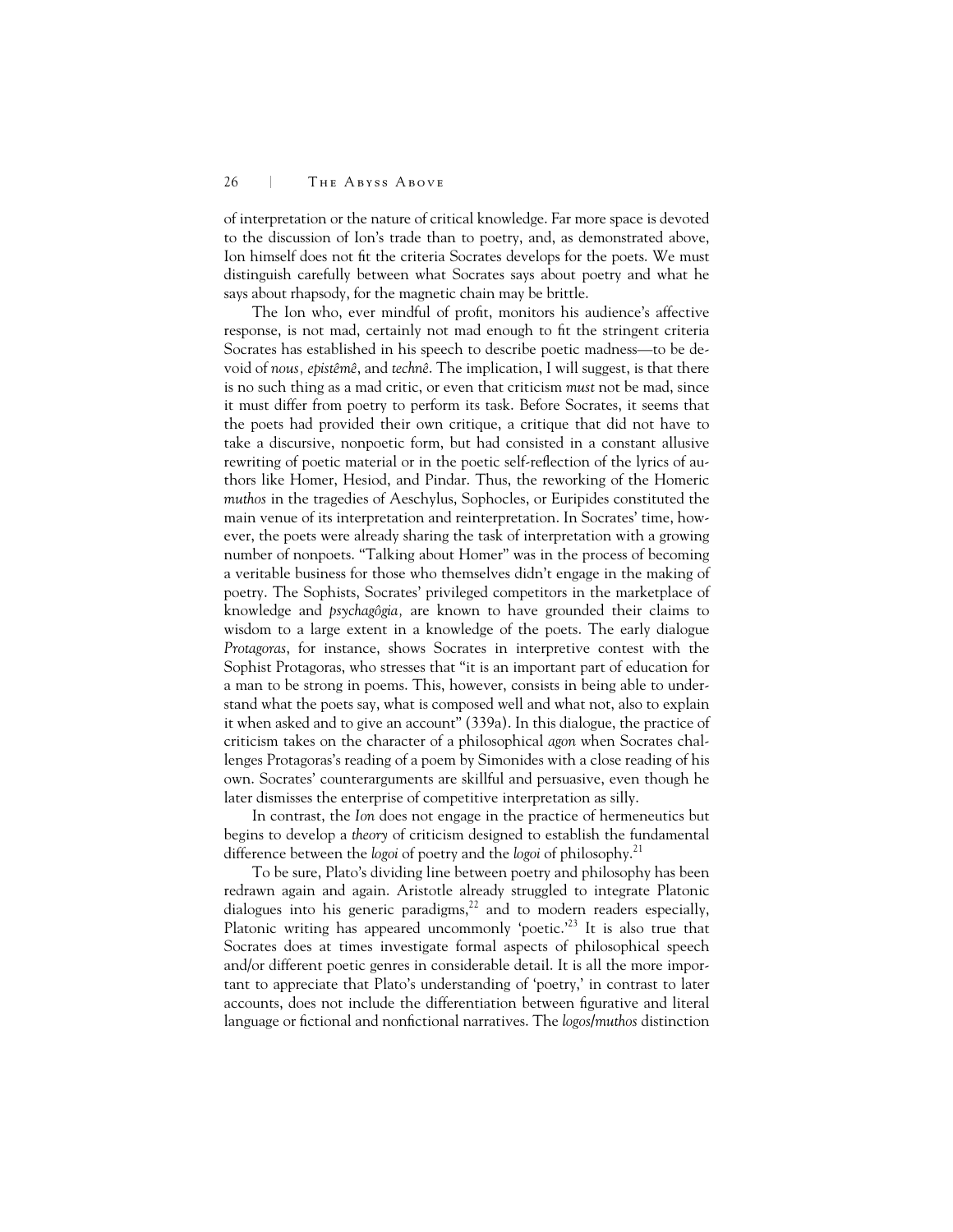as fiction/nonfiction, to give a prominent example, appears post-Platonic, and in Plato's writing the two terms cannot always be cleanly distinguished.<sup>24</sup> Even in the *Republic,* where questions of poetic genre are of paramount importance, Socrates never advises a ban on *all* poets. Fundamentally, poets are nothing more or less than "the makers of tales" (*Republic,* 377b) and the making of tales (as *muthoi*) is as indispensable to the ideal state (cf. *Republic,* Book II and III) as the use of images to communicate philosophical ideas. Even though poets are accused of making "false" tales, the education of the guardians proceeds by tales equally false.

Needless to say, Socrates freely avails himself of what seem to us "poetic" modes of speech. It is worthwhile to note, however, that Plato's Socrates, unless in quotation, *never* speaks in verse, even though he contemplates composing music in the *Phaedo*. In fact, the verse/prose distinction might be the sole "formal" criterion to distinguish his discourse from that of the poets.<sup>25</sup> Aristotle notes right at the beginning of the *Poetics* that the "public classifies all those who write in meter as poets and completely misses the point that the capacity to produce an imitation is the essential characteristic of the poet."<sup>26</sup> For Socrates, however, whose conception of *mimêsis* is at times far more comprehensive than that of the *Poetics*, the "capacity to produce an imitation" is inherent to all speech, not only poetic speech. Language *is* imitation, but in contrast to the imitation in painting or sculpture, "language can also be true" (*Cratylus*, 431d).<sup>27</sup> In theory, then, Socrates cannot rule out that "true" language occurs in poetry.

If the criteria neither of form nor of hypothetical truth-value can be established to distinguish philosophy and poetry with satisfactory rigor, then another criterion needs to be found. It is here that the significance of a concept of poetic madness gains its full force, for it provides the terms on which different modes of speech can be classified according to the different nature of their production or conception. The truth of poetry, the *Ion* suggests, differs from the truth of philosophy at the point of its source. There is no great poetry as long as the poet holds on to *nous* as to a *possession* (*ktêma*, *Ion* 534b).28 Thus, the theory of poetic madness dispossesses the poet, first of his *nous*, and then, in consequence, of his poetry. In the *Republic,* we learn that '"just as poets are fond of their poems and fathers of their children, so moneymakers too are serious about money—as their own product" (*Republic*, 330c). In the *Republic,* the poets are in charge of their works, and hence accountable for them. Within the theory of poetic madness as it emerges in the *Ion,* however, poems cease to be the product of their poets.

In an important sense, every form of madness entails dispossession. It is the postulate of madness that subverts the first definition of justice the *Republic* offers:

[I]f a man takes weapons from a friend when the latter is of sound mind, and the friend demands them back when he is mad, one shouldn't give back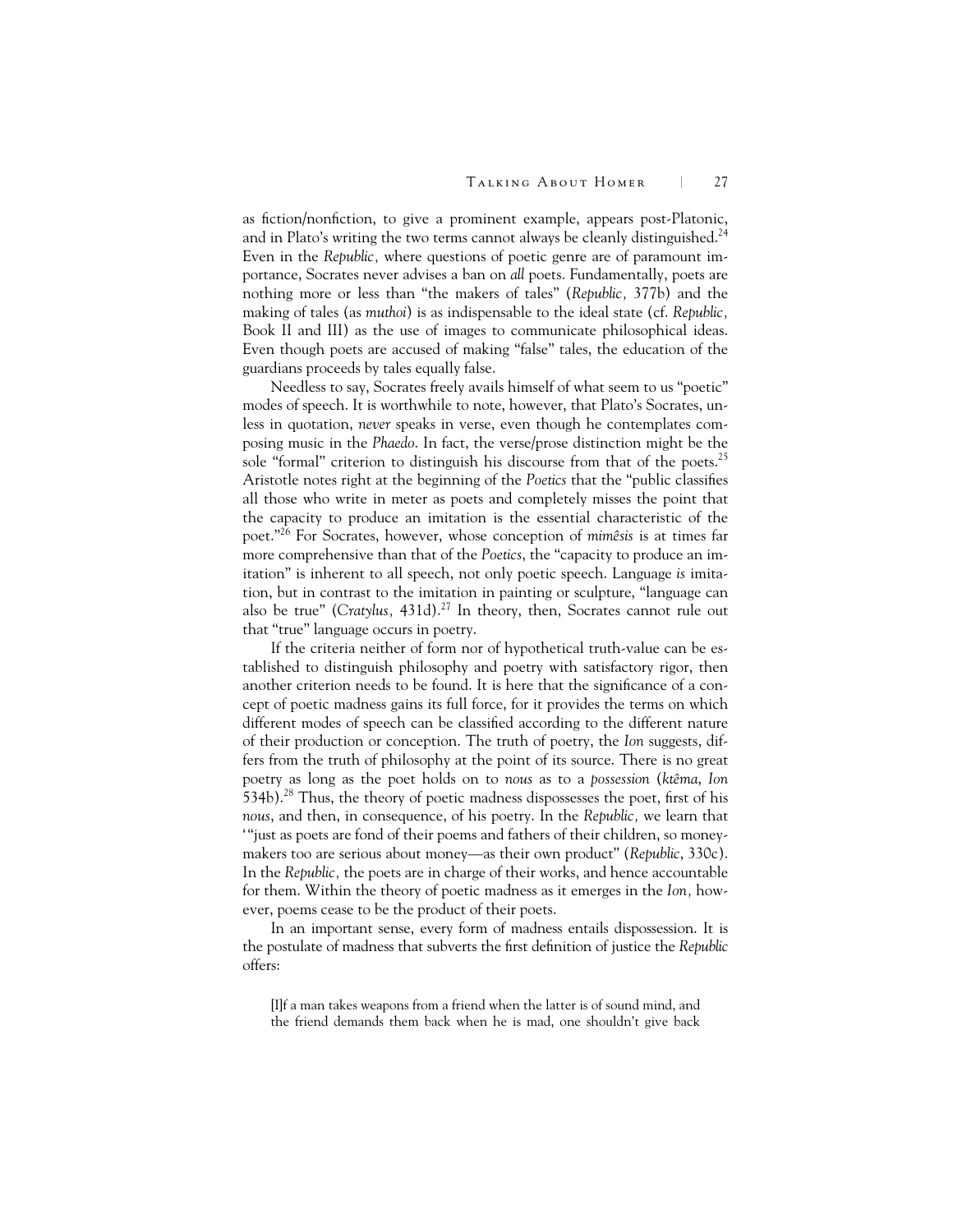such things, and the man who gave them back would not be just, and moreover, one should not be willing to tell someone in this state the whole truth.

What you say is right, he said.

Then this isn't the definition of justice, speaking the truth and giving back what it takes.

It most certainly is, Socrates, interrupted Polemarchus, at least if Simonides should be believed at all. (*RP,* 331c–d)

In this passage, truth appears to be analogous to possessions to which one has a right only as long as one is sane—in other words, it qualifies *as* a property only to the sane. Madness cancels the right to this property just as it annuls the legal right to property according to one of Solon's laws. While the notion of intellectual property is not a legal one in Greece, it plays a major role in the laws of philosophy.<sup>29</sup>

In the *Ion*, these implications remain unspoken. The problem of property surfaces instead in the question of criticism. To repeat, the term *criticism* is an anachronism, but rhapsody was not simply recital as some readings of the *Ion* assume or imply.<sup>30</sup> For while the rhapsodes might have derived their glory from the glory of the texts they treated (and the Greeks, not to forget, venerated Homer beyond any veneration for a literary text imaginable to us today), $31$  they were, in their comments, certainly not bound by any pieties to the "sanctity of the text" at their disposal. The rhapsodes were free to paraphrase, embellish, interpret and comment on them at their discretion. Ion himself stresses this point when he claims that there is no one in his trade who can produce "so many beautiful meanings" (530d) out of Homer as he.

Meaning, here, is *dianoia*—one of the key terms of the text. It can mean thought and intention as well as meaning, to name just a few possible translations. At the outset of the discussion, Socrates had expressed envy of the rhapsodes for their ability to "discern [the poets'] meaning (*dianoia*)" and their task of "mediating the meaning of the poet for the audience" (530b–c). That this task implies considerable critical intervention on the part of the rhapsode is obvious: "It is surely worth hearing, Socrates, how well I have adorned Homer" (530d). Here, Ion, presumably unaware of the analogy, uses the same word Socrates had used to describe Ion's ornamental stage apparel. Ion adorns the texts he recites in the same way he decorates his own body; Socrates tells him that "it befits your art for the body to be always adorned and for you to appear as beautiful as possible" (530b), and he repeats this point later in the dialogue (535d). Ion, then, presents the body of the Homeric writings on stage, gaudily decked out for the spectacle of the text which becomes, or coincides with, the spectacle of the rhapsode. The text disappears into the performance of the critic, and the epic becomes theater. The critical act cannot be distinguished from its object. Socrates, however, will insist on this distinction.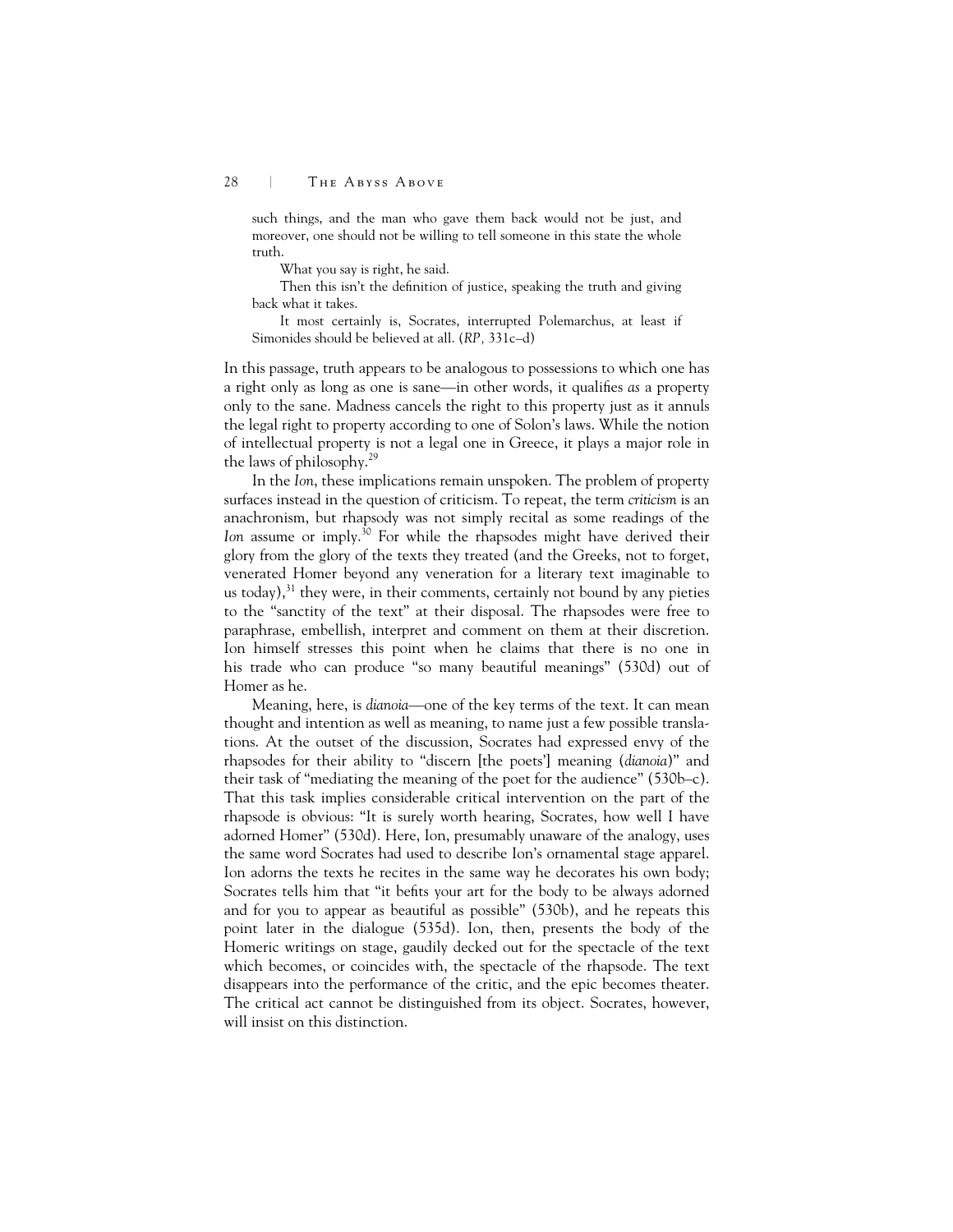It is worthwhile noting, by the way, that Ion concedes that the rhapsodes, to legitimize their trade, need to have a knowledge apart from any *dianoia* intrinsic to the text or its performance, even though he has no quarrel with the concept of divine poetic madness per se. It is the rhapsode, after all, not the poet who, he insists, would make a good general. Why is Ion so disinclined to give up the image of the rhapsode as a quasimilitary power? What is it in interpretation that may make it comparable to warfare?<sup>32</sup>

Ion makes different claims as to the object of the rhapsode's *epistêmê*. Although he has to give up these claims in the face of Socrates' superior argumentative skills, they are worth noting, not the least for a certain compatibility with latter-day notions of criticism. Ion is ready to concede that he is incompetent to judge specific subject matter; but in response to Socrates' question after the rhapsode's proper field of knowledge, he designates the whole of the poem: "Everything (*hapanta*), I claim, Socrates" (539e). Thus, he hints at the concept of a textual whole different from the sum of a text's parts, and different from the accumulated subject matter it pertains to. Ion does not, as we would wish, elaborate on this embryonic idea of poetic structure. His next attempt to carve out for himself an epistemic niche concerns a knowledge of style, of different registers of diction, "[t]he things that are appropriate, I for one suppose, for a man to say, and the sort for a woman, and the sort for a slave and the sort for a free man, and the sort for one who is ruled and the sort for one who is ruling" (540b). When Socrates refers Ion back to subject matter—"the rhapsode will know, but not the cowherd, what things it is appropriate for a cowherd who is a slave to say to calm angry cattle?" (540c)—Ion at first gives in. When Socrates extends the analogies to the general, however, he encounters resistance:

- S: Well then, will he [the rhapsode] know such things as are appropriate for a man who is a general to say when exhorting his troops?
- I: Yes, the rhapsode will know such things.
- S: What? Is the art of rhapsody generalship?
- I: I would certainly know such things as are appropriate for a general to say. [...]
- S: Since you know military matters, do you know them through the art by which you are an expert at generalship or the one by which you are a good rhapsode?
- I: For me, at least, there doesn't seem to be any difference.
- S: What? You say there is no difference? Do you say that the art of rhapsody and the art of generalship are one or two?
- I: To me, at least, it seems to be one. (540d–541a)

Some of Plato's readers have been inclined to read this passage as a comical interlude or as a psychographic device meant to expose Ion's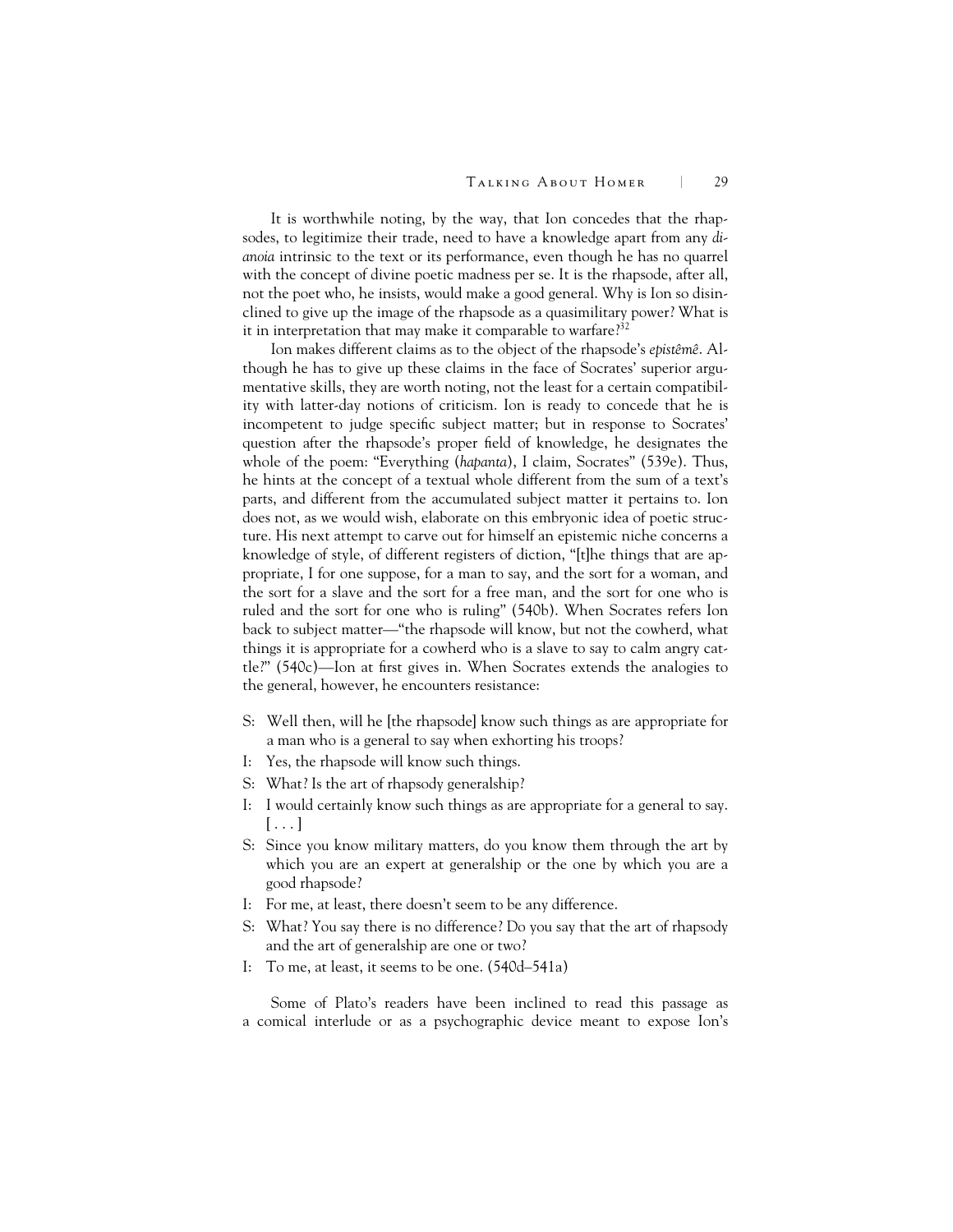self-misconception.<sup>33</sup> The image of the general, though, is hardly innocent: Socrates will devote much of his discussion of the perfect state to the education of the military "guardians," and he will involve the poets in this education. More important, though, is the role of the general within the poetry Ion presents. Socrates suggests that Homer, "as all other poets, too" deals preeminently with war (531c). By this time, we already know that being an expert poet (as opposed to being divinely inspired) would mean being an expert on poetry's subject matter—waging war and writing war would be the same thing. Ion-the-general, then, inserts himself into poetry as its mastermind. In assuming the rank of general, he also seizes command of the *Iliad,* taking the place of the (divine and human) commanders who direct the action of the war epic. Certainly, the epic with its central narrator lends itself to this operation more than lyric or dramatic poetry—but it is in this image of strategic usurpation that the truth of Socratic criticism surfaces. If the mad do not have a right to property, as we have seen, then poetic speech—and this is true for *all* mad speech—is up for grabs. Mad speech is relinquished by its speaker at the moment of its utterance—it is never his to begin with.

In this light, the *Ion* does not so much raise the question of the legitimacy of poetry (although, naturally, this question is implicated in the question of criticism) as it does the question of the legitimation of a poem's self-appointed guardians. Socrates early on had posed the question of a text's *dianoia* as the guiding question of the dialogue. Although Socrates will deny the poets both *nous* and *epistêmê,* he will never deny that there is *dianoia* in poetry. It is not the presence of *dianoia* that is at stake but the nature of its production. The postulate of enthusiasm, the "god within" poetic speech, entails that *dianoia* here cannot be read as the poet's intentional thought but as meaning (somehow) present in the text but not controlled by its author. If criticism, as even Ion readily concedes, should consist in the ascertainment of this *dianoia,* the critic's operation has to be fundamentally different from poetic production. It is thus that the hypothesis of poetic madness establishes the necessity of criticism.

Ion, however, is neither a competent reader of poetry *to olon,* nor is he truly inspired. Thus, being simultaneously too close and not close enough to the poet, he can neither provide nor understand poetic *dianoia*. Unlike the physician or the horseback rider, he has no expertise to contribute to Homer's subject matter, and, being *atechnos*<sup>34</sup> (532c) in the presence of poets other than Homer, he commands no knowledge about poetry in general (532c). Clearly, the latter charge appears more grave, opening the question of the very possibility of a discipline, or *technê,* of criticism.

To repeat, the theory of divine poetic madness establishes the necessity of a criticism of *dianoia*. Socrates sets out to prove that the rhapsode is not as much a hermeneut of meaning as he is a mediator of affect.<sup>35</sup> While Ion cannot account for his virtuosity there is, however, also no reliable indication that he is a bad interpreter. In fact, Ion seems ready to perform several times,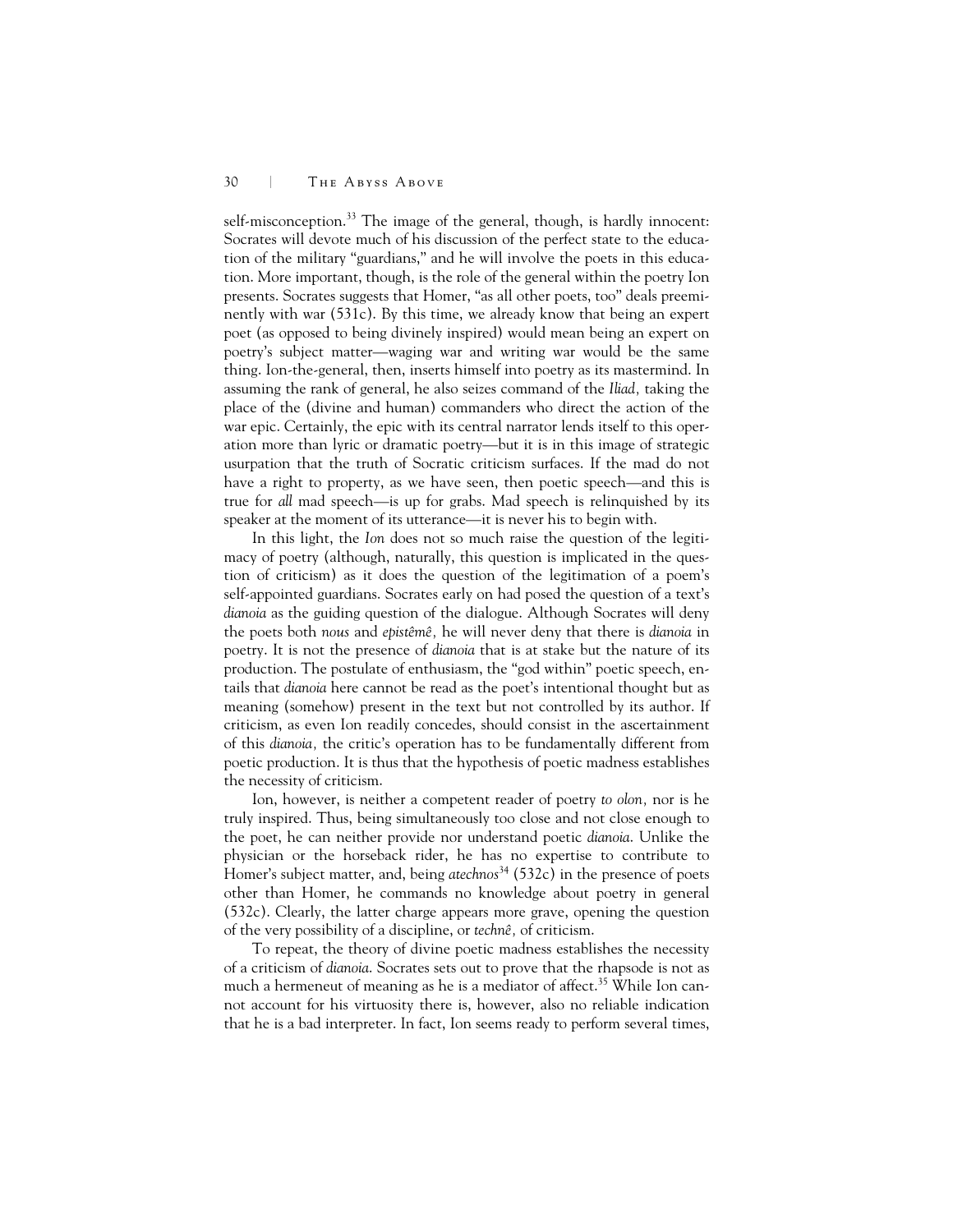and it is Socrates who holds him back with always yet another question. Socrates is either not able or not willing to distinguish between good and bad criticism before he has constructed a *theory* of criticism that would be different from a theory of poetry. And it is predominantly this theory of criticism that is at stake in the *Ion,* not the theory of *mimêsis* that is habitually associated with Plato's poetological dialogues.

Socrates readily grants the status of *technê* to the experts in painting, music, sculpture, flute playing, and singing to the lyre  $(532e-533c).$ <sup>36</sup> His analogies lead up to the art of rhapsody itself:

S: . . . nor in regard to aulos playing, cithara playing, singing to the cithara, or rhapsody, you never saw a man who is clever at explaining Olympus, or Thamyras, or Orpheus, or Phemius the Ithacan rhapsode but is at a loss about Ion and has nothing to contribute about what in rhapsody he does well and what not? (533b–c)

Here, Socrates makes the explicit move towards a metacriticism where not the text, but the critic becomes the object of expertise. (In fact, all the rhapsodes mentioned besides Ion are mythical figures, poetic constructions themselves.) The issue now is not Homer, but "talking about Homer," or even talking about the rhapsodes talking about Homer. The question of poetic enthusiasm is less relevant in this dialogue than the question of critical inspiration, and poetic representation less relevant than critical representation. The *adequatio rei atque cogitationis* of the primary text, the major theme of the poetry discussion in the *Republic,* never directly gets into focus.

In Socrates' argument, the necessity of criticism implies an irreducible difference between criticism and poetry. Again, if divine madness is the sole guarantor of poetry's greatness, then this madness must be *verified*. If there is to be a critic, then first and foremost he has to be a knower of madness. To know a thing, as Socrates has pointed out, is to know its opposite as well. To know great poetry is to know bad poetry. To know madness, then, would be to know sanity (*sôphrosunê*).

Criticism, then, divides into at least two different types of *epistêmê*. First, it must be a science of the soul. Second, and more importantly, any *epistêmê* of poetry must account for the enigma of meaning. In the absence of poetic *technê*, the presence of poetic meaning cannot be accounted for by the process of poetic production in the same way that the presence of a sturdy table can be accounted for by the process of carpentry (not that the latter case is a simple one, by any means). The name of divine madness marks this unaccountability. While the *Ion* merely establishes the need to pursue the two projects I have outlined, Socrates will devote himself to the science of the soul in other dialogues, most prominently in the *Republic* and in the *Phaedrus*. The latter, moreover, will provide a tentative answer to the origin of meaning with regard to poetry, to the technê of speaking as truth-making,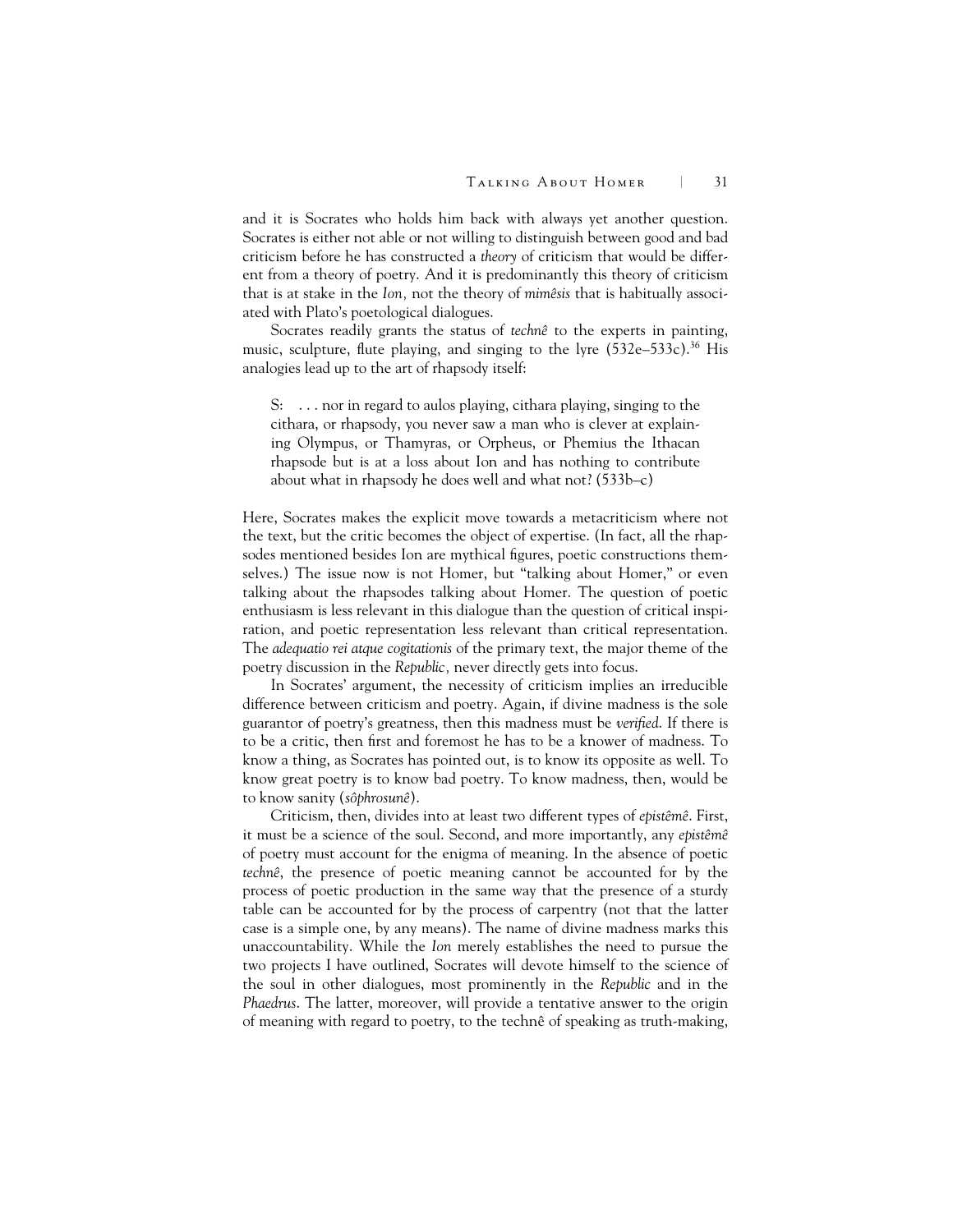to the nature of the soul, and, again, to madness. This time, however, the philosopher, too, will go (a little) mad.

In Platonic theology, we will see, poetic meaning is always divine—or, more precisely, the divine is nothing but the ultimately unaccountable presence of meaning, a meaning philosophy can only point to, but not beget: the glory of sanity is in diagnosis, not in creation.

## PHAEDRUS: MADLY MADE MEANING

In the *Ion*, drawing upon a widely accepted general notion of enthusiasm, Socrates speaks of divine madness without providing any comprehensive explanation of his terms; *Ion* investigates not so much the nature of poetic *dianoia* as the theory and practice of its critical reconstruction. The question of how, in the absence of *technê, epistêmê*, and *nous*, meaning is to be generated in the first place, remains open. It is only in the *Phaedrus,* Plato's great dialogue about divine madness, that Socrates returns to the question of madly made meaning. This time, Socrates, led by the promise of a fine *logos* like a donkey by a carrot, abandons his usual territory, the marketplace of the city, for the countryside. With Phaedrus, he settles down in a divinely animated place, the domain of nymphs, myths, and the wild God Pan. The talk will be of lovers, love, and speeches.

The *Phaedrus* is a notoriously difficult text, so intricately structured that it was long taken to be the badly composed product of a mind either immature or clouded by old age.<sup>37</sup> One of the difficulties the text poses is its selfreflexively polygeneric quality, comprising a written speech read aloud, two spoken speeches, three myths, dialogue in various atmospheric modes from flirtatious to technical, and, lastly, a prayer. This complex weave of styles corresponds to a multitude of topics broached, among them the nature of the soul, of knowledge, and of philosophy as well as the relative values of mythology, love, madness, and writing. While it is certainly legitimate, or even necessary for any reading to single out and privilege one or several themes over others, the dialogue does not, to my mind, provide a thematic integrative focus comparable to the way the *Republic* integrates its various themes into the project of discursively constructing the ideal state.

Owing to the complexity of the dialogue, the *Phaedrus* is traditionally divided in two parts, one consisting of speeches, the other analyzing and critiquing them.38 The first part includes the speech of Lysias, read by Phaedrus, Socrates' impromptu rejoinder to this speech, and his recantation of his first speech. The first two *logoi,* a speech by Lysias and Socrates' rejoinder, advocate the cause of the nonlover over that of the lover, advising young boys to yield to the former rather than to the latter because of the dangers and unpleasantness associated with the state of erotic madness. Socrates prepares to leave when his *daimonion* interferes, commanding him to recant the insult done to the god Eros in the first two speeches. Part I would then close with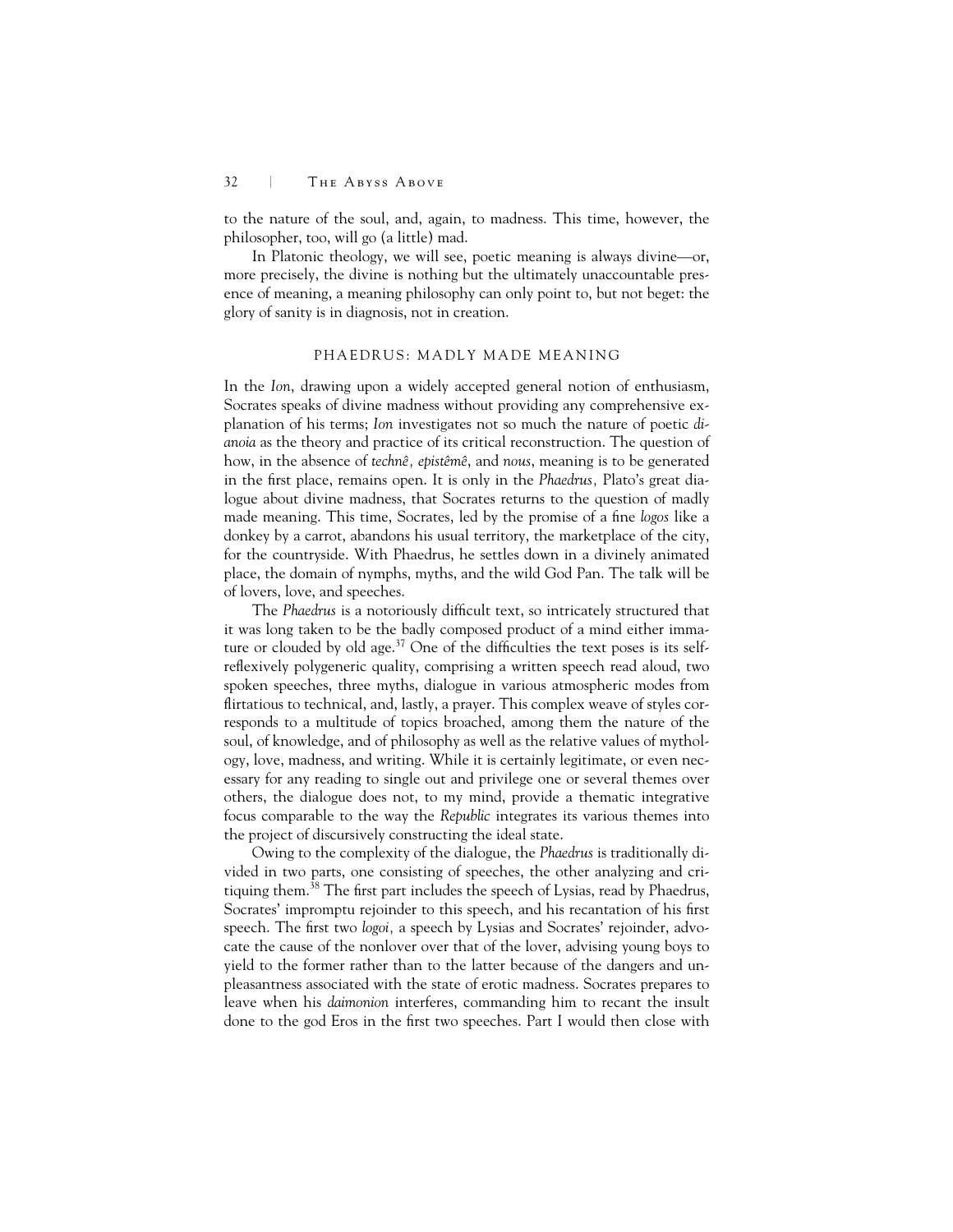Socrates' second speech, where he extols the virtue of "certain kinds" of madness, above all erotic madness. This recantation, or palinode, to Eros expands into a theory of *anamnêsis* or recollection: the lover experiences erotic madness at the sight of a beautiful boy, which in turn triggers the recollection of the idea of beauty which his soul glimpsed on its voyage with the gods in the place "beyond heaven."

The second part of the dialogue, reflecting back on the three speeches about love, is devoted to a discussion of rhetoric, speech writing, and writing in general. It contains the famous "myth of Theuth" that criticizes writing as harmful to memory. Constituting a pseudoknowledge inferior to any knowledge that would be "inscribed in the soul," writing, severed from its author its "father"—does not know how to address different readers differently and is thus useless to philosophical *psychagôgia,* Socrates says. Writing is helpless against (mis-)appropriations by readers. Thus, true lovers of wisdom, who might playfully divert themselves with writing, will not commit their serious knowledge to such an unstable vehicle.

The writing of poetry, however, at first seems to constitute an exception to this rule. The *Phaedrus* lends vehement support to a notion of poetry that is decidedly not authorized by the poet, a poetry that is above all authenticated as poetry only by the notion that during its production the poet's selfpossession is reduced to nothing. In the *Ion,* Socrates had told the story of Tynnichos of Chalkis:

[H]e never composed a single poem worth recalling, save the song of praise which everyone sings, well-nigh the finest of all lyrical poems, and absolutely what he called it, an 'Invention of the Muses.' By this example above all, it seems to me, the god would show us, lest we doubt, that these beautiful poems are not human or from man, but are divine and from the gods, and that the poets are nothing but the gods' speakers, each one possessed by the divinity who possesses him. And to prove this, the deity on purpose sang the loveliest of all lyrics through the most miserable poet. (534d–e)

This passage illustrates well the radical nature of the assumptions on which Socrates operated in the *Ion*. Tynnichos of Chalkis is not just a mediocre poet, he is the worst of them all, and his song of praise is not just a felicitous piece of work, it is the loveliest of all lyrics. If the least poet can write the most beautiful of poems, then poetic madness operates indeed wholly independently from the human body it avails itself of. The poet is nothing but a random conduit, and it seems that he would not even have to be a poet at all, since whatever *technê* he has at his disposal is nil. Possessing nothing, he is nothing but possessed (*katechomenoi*), an object pure and simple.

At the same time, the case of Tynnichos of Chalkis emphasizes the *uniqueness* of the divinely inspired poem, presenting it as a *single* text, an utterance of fundamentally unrepeatable quality. The central significance of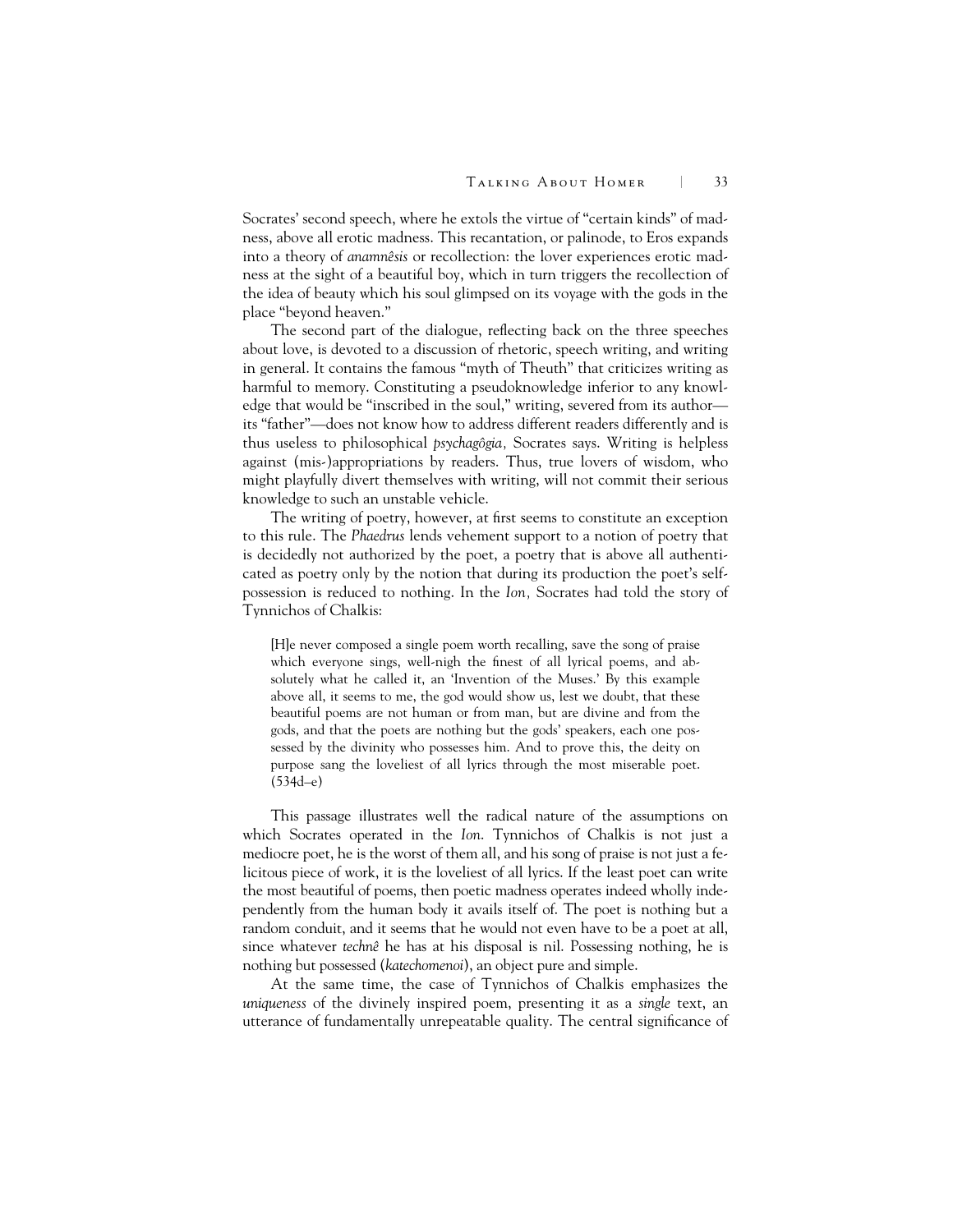the question of repetition links the *Ion* to the larger issues at stake in the *Phaedrus*. On the whole, the *Phaedrus* puts forth the notion of divinely inspired poetry within a framework quite different from that of the *Ion*. Here, only the most finely tuned soul—"the tender, virgin soul" (245a)—can become a poet, and poetry is defined both by skill and inspiration:

. . . if any man come to the gates of poetry without the madness of the Muses, persuaded that *skill alone* [emphasis added] will make him a good poet, then shall he and his works of sanity with him be brought to nought by the poetry of madness, and behold, their place is nowhere to be found. (245a)

It is here, moreover, that poetry is explicitly linked to philosophy; for certain poets, Socrates says, might be deserving of the name philosopher. At first glance it seems that this particular poetry, privileged over the mere employment of *technê,* furnishes the first conception of a poetic genre that will later be called philosophical poetry (culminating in Hölderlin). However, Socrates never says that poetry might be philosophical, only that poets who can critique their own work in retrospect might be philosophers:

tell . . . Homer and all others who have written poetry whether to be read or sung . . . that if any of them has done his work with a knowledge of the truth, can defend his statements when challenged, and can demonstrate the inferiority of his writings out of his own mouth, he ought not to be designated by a name drawn from those writings, but by one that indicates his serious pursuit. (278c)

This name, needless to say, is the name of the philosopher (278d). Again, as in the *Ion,* the highest merits are not in poetry but in the reflection on poetry; poetry, as the product of divine inspiration (but not divine inspiration alone, in this dialogue), unquestionably remains subjected to philosophy, even though poet and philosopher can now inhabit the same body (but not at the same time). Thus, the relationship between poetry and philosophy remains profoundly asymmetrical (as we will see, in this it resembles the structure of desire in the relationship between the beloved and the lover). Poetry, however, is more than just one of many objects of philosophy; it rather provides philosophy's privileged object of usurpation.

The following pages will concentrate on the structural principle of recantation, which I read as one of the most important clues, possibly even the single most important one to the architecture of the dialogue. At several points, recantation serves as the rhetorical gesture that propels the dialogue forward. Socrates' first speech renounces the speech of Lysias, which constructs a situation in which a non-lover attempts to persuade a boy to yield to his desire rather than to that of his erotically inflamed rival. Socrates recasts Lysias's argument, but he also changes the parameters of the narrative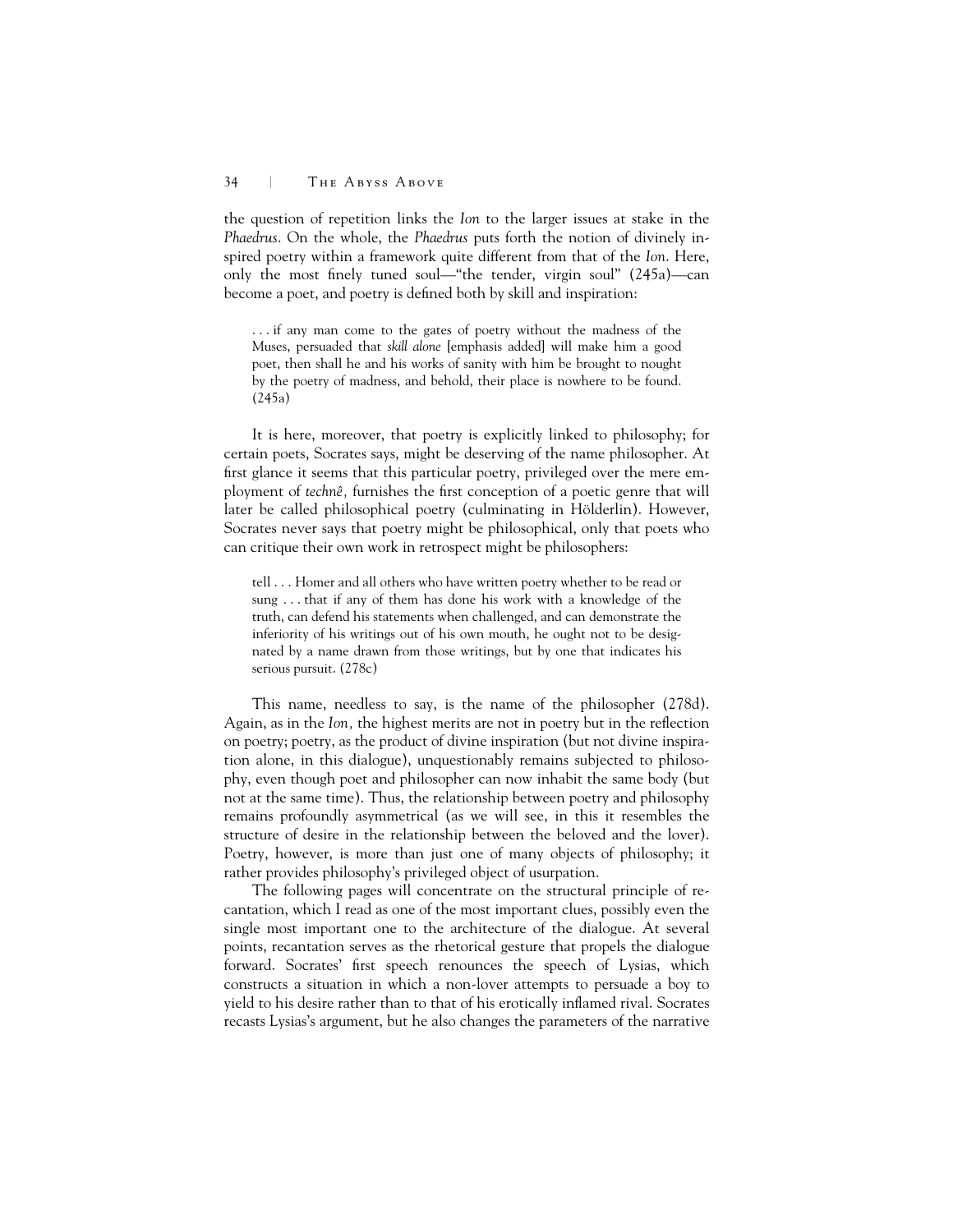hypothesis: now it is a lover *posing as* a non-lover who is speaking. The argument about the superiority of a sane sexuality over erotic madness is thus implicitly subverted, appearing as a clever deceptive device hiding precisely what it denounces: Eros. In admiration of Socrates' performance, Phaedrus recants his original endorsement of Lysias. In his second speech, the "palinode," Socrates recants the arguments of his first speech, replacing the (deceptive) attack on desire with a celebration of Eros and erotic love. In the following disquisition about rhetoric, Socrates disavows his second speech as well, calling it a "play" or a "jest." In the final scene, Socrates appears to abandon the principle of rational dialectical discourse he has just espoused when he enters into prayer to one of the maddest gods, Pan.

This repeated recurrence of complete reversal is a striking feature of the dialogue; it certainly constitutes more than the mere refutation of inferior arguments, and it is quite different from, say, Hegelian dialectic. The dialogue does not proceed by refinement, moderation, or progressive reconsideration of the original arguments but, more often than not, by complete inversion an inversion that is less teleological than it may appear. The *Phaedrus,* I will argue, suggests nothing less than that recantation is the privileged mode of philosophical procedure itself; in this sense, Benardete can indeed single out the *Phaedrus* as the dialogue that "comes closest of any dialogue to having a structure that is a passkey for every other dialogue."<sup>39</sup>

Interestingly, Socrates draws upon an anecdote from poetry in order to explain the need for his palinode to Eros:

There is for those who sin against the gods in poetry an old purification about which Homer knew nothing, but Stesichoros did. For when the latter was robbed of his sight because of his slander of Helen, he did not remain ignorant of the cause, but as one familiar with the muses he recognized it and wrote immediately his 'This Story is not true, for never did you enter the gracious ships, nor did you ever come to the fortress of Troy,' and after having composed the whole so-called palinode, he regained his sight immediately. (243a–b)

This anecdote links the theme of blindness and insight, privileged in philosophical discourse over all other themes, to the rhetorical gesture of recantation; analogously, Socrates uncovers his face, hidden under his cloak during his first speech, when he starts his palinode to Eros (the same Eros who was playfully hidden, or hiding, in Socrates' first speech). He can literally see and be seen—again now. On his own terms that are to follow in the palinode, Socrates thus declares himself a potential lover. Vision, as well as visibility, is essential on the path to a philosophy animated by Eros.

This is hardly the end of the story, though, for vision, albeit important, is ultimately not to remain the highest form of perception. Socrates' palinode itself demonstrates that sight can in turn lead to both insight and its loss: while the onset of erotic madness depends on visual impact, the transformation of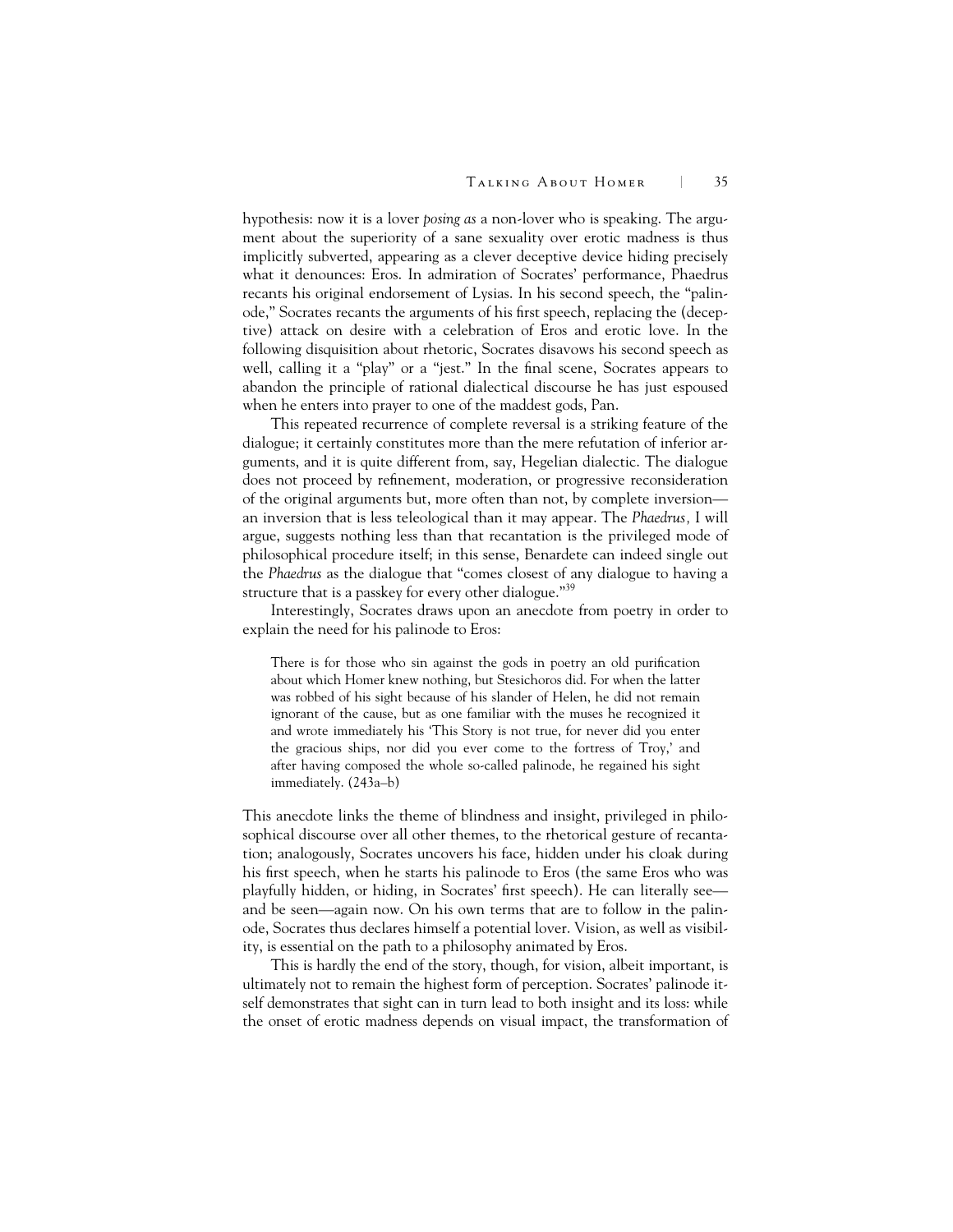its philosophical potential into knowledge depends on the lover's soul's power to prevail over the senses. Thus, the recantation that restores vision in turn leads to the recantation of vision, just as Socrates must recant first the insult to Eros and then the hymnic palinode to Eros itself. This structural principle is mirrored in turn in the fact that Plato writes a dialogue and then, in writing, has writing denounced by Socrates.

The necessity of recantation is grounded, trivially, in the ultimate untruth of anything that can be said. The unattainability of *complete* truth is a topos familiar to all readers of Plato, crystallized in the Apology's famous "I know that I know nothing."<sup>40</sup> It appears, furthermore, that Socrates' truth, while unattainable, is at least approachable, that there is a line connecting the limited knowledge we can have to the absolute knowledge we cannot have, and that the philosophical mind can travel on this line until the distance to truth is almost imperceptible. This model underlies much of Western philosophy. Discussing Hegel and Rousseau, Plotnitsky notes that "Derrida correctly sees the metaphysics of proximity as the metaphysics of presence," and that "the metaphysics of presence is always a profoundly infinitist metaphysics, which has among its major sources Socrates and Plato." Furthermore, these metaphysics would entail that "the best philosophical minds . . . may come extremely close, even into immediate proximity to the absolute continuum of Absolute Knowledge. The *line* would still be their best model  $\dots$ ."<sup>41</sup> The line, understood as a pattern of infinity and continuity, is certainly the structural principle of Socrates' most important arguments, fables, and stories, among them, for example, the parable of the cave with its movement of knowledge from the apprehension of shadows to the vision of the sun. While the idea of the line thus links Plato to Enlightenment philosophers and most thinkers beyond, it might be more fruitful to focus on the difference between these lines. While Hegel, for example, privileges the spiral that will never lead back to its beginning, Socrates' linearity, more often than not, involves circular movements (sometimes spatial, as in the parable of the cave, sometimes epistemological, as in the theory of *anamnêsis*). Even the philosopher who sees the sun will go back to the cave. There is a decisive difference, however, between the circle of the *Republic* and the analogous figure of the *Phaedrus*. The parable of the cave contains an extreme moment where the mind gazes into the sun. In the *Phaedrus,* the voyage of the philosopher's soul, read together with the teaching of *anamnêsis,* resembles a loop. The moment of hypothetical absolute knowledge, comparable to the vision of the sun, never occurs: even the most skillful of riders "just barely glimpse the beings" and "all depart after much trouble not having partaken in the contemplation of the beings" (247d–248b). No matter how often the voyage is repeated, the soul will get only so far. The line never touches the point of full intuition; while truth can be approximated, the proximity is never infinitesimal.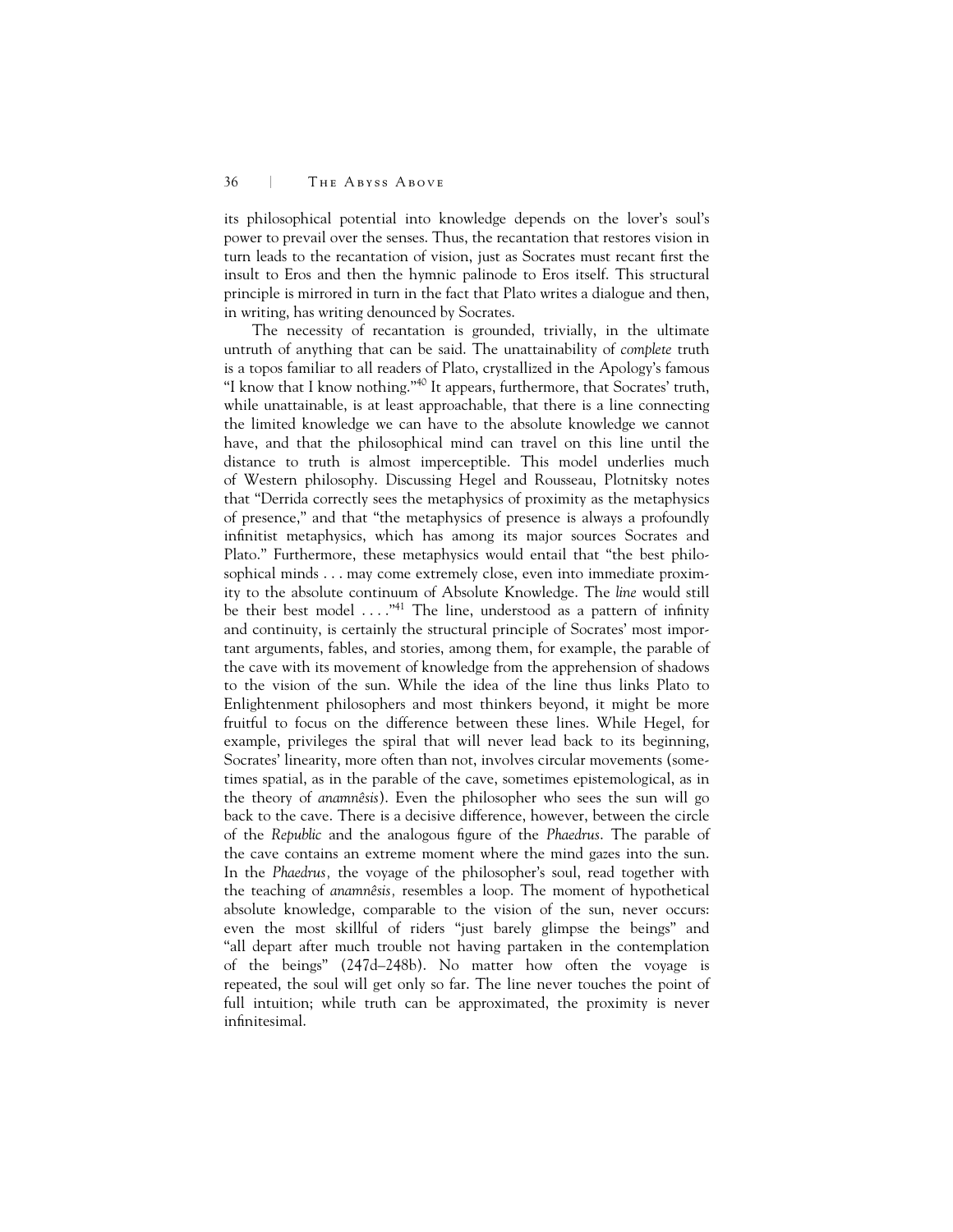#### TALKING ABOUT HOMER 37

I will leave the graphic metaphors, for they fail to account for the tricky temporality that Socrates introduces in the myth of the soul. Progress toward knowledge is possible within the philosopher's bodily life, his mortal existence; the eternal life of the immortal soul, however, consists in a neverending pattern of rise and fall with neither beginning nor end. If knowledge is always the recuperation of knowledge, as the theory of recollection implies, then there can be no becoming of knowledge as in the Hegelian model, only a reconstitution. Knowledge is always already there, and "there" is always already past, since recollection is always inferior to the moment that is recollected. It is important to bear in mind that this superior form of knowledge, the state recollected, is not part of discursive life, or philosophy—since the soul acquires a body only on the descent, it is a state without body, and consequently without articulated speech.

Socrates' palinode contains at its center a variation on the theory of ideas. These entities exist "without color or shape" in a place "beyond heaven." They are eternal and immutable. The truth of being is present independent of any knowledge of this truth. In fact, direct access to the ideas is denied to all human souls in bodies. The Socratic soul, however, is eternal as well, even though not immutable, and in its disembodied state it gains proximity to the ideas. When the soul acquires a body and returns to Earth, it forgets what it has seen. Only the possibility that some souls retain a faint memory of their voyage accounts for the possibility of knowledge, inscribing it into the inescapable temporality of ascent and descent. The myth of the soul contains no hypothetically atemporal moment (as far as the soul is concerned), and thus no moment of fulfilled knowledge. While it might seem at first glance that the narrative of the soul is cleanly framed by the two moments of knowledge and remembrance—where one would be the recuperation of the other—at closer inspection, neither original knowledge nor its remembrance is ever achieved.

Hypothetically, there is no way to tell whether the soul is on the ascent or on the descent, whether it is moving towards or away from Truth. Griswold paraphrases the implications for dialogical philosophy as follows:

The 'dialogue' . . . would seem to be an endless enterprise. . . . It might well seem that if the goal of wisdom or episteme . . . is not achievable, then it ought to be forgotten. For perpetual dissatisfaction scarcely seems desirable .... Given the endlessness of philosophical conversation, it would seem impossible to distinguish between progress and regress....42

Subsequently, however, Griswold launches into his own recantation when he abandons this train of thought in favor of an excursion into the ethical dimension of the imperative of self-knowledge. The notion of self, however, is so deeply implicated in the infinite narrativity of the discourse on the soul, Griswold's palinode fails to exorcise the demons he has summoned: the problems affecting knowledge in general affect self-knowledge just as well, and